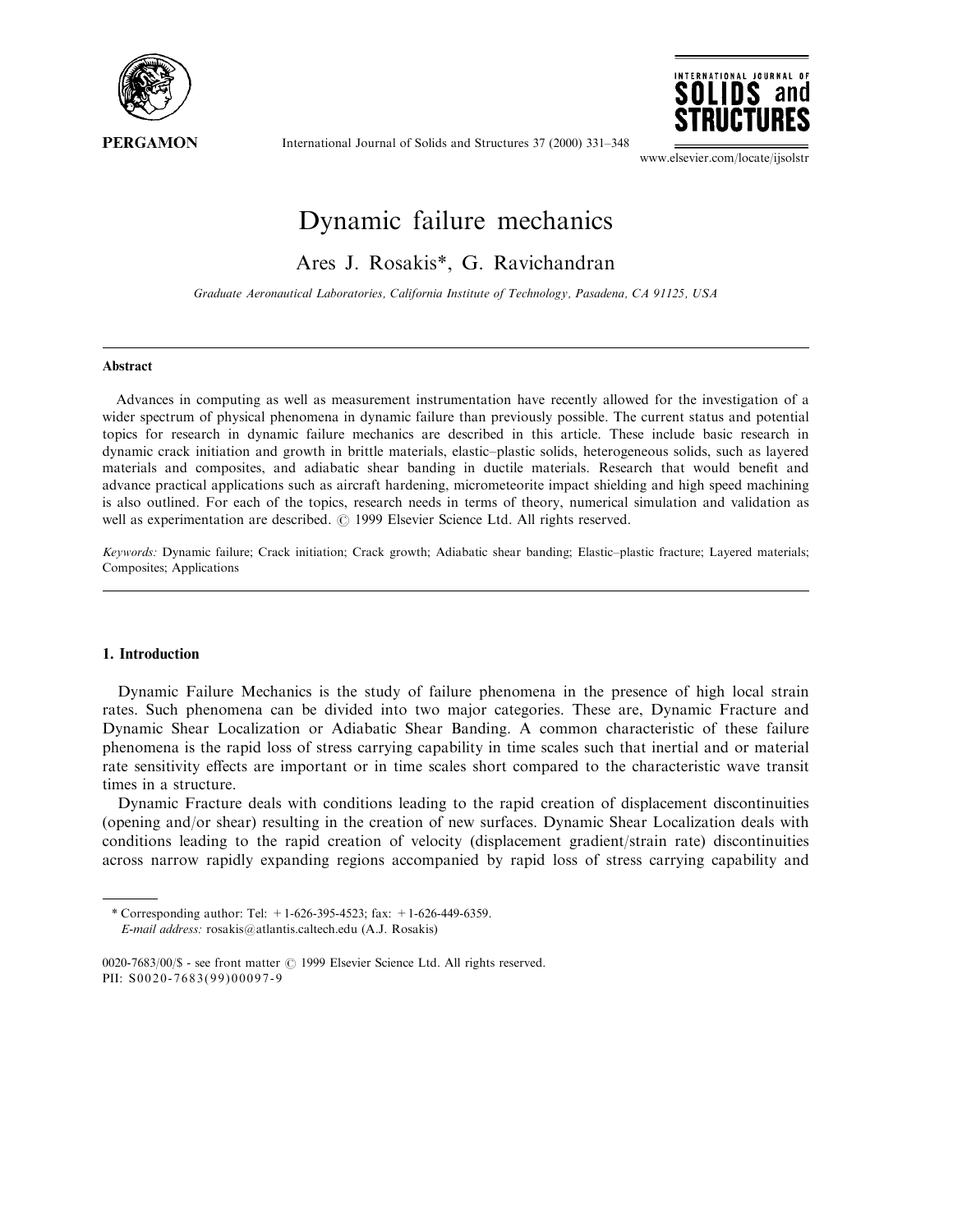intense heating due to the dissipation of plastic work. Shear bands often serve as sites of initiation and growth for subsequent dynamic fracture.

Dynamic fracture problems can be classified into two major problem types:

- 1. Dynamically (stress wave) loaded stationary cracks resulting in fracture initiation at times  $t^*$ , short compared to the time associated with the transit time of a Rayleigh wave (wave speed,  $c_R$ ) along the crack length,  $l$  ( $c_R$   $t^*/l \leq 1$ ).
- 2. Dynamically growing cracks featuring crack tip speeds higher than 20% of the material Rayleigh wave speed. Such growing cracks can be generated by either static or wave dominated loading. They can be classified as 'steady state' dynamic (high but constant speeds) and 'transient dynamic' (high speed and acceleration  $[10^5 - 10^8 \text{ g}].$

Dynamic Shear Localization is intimately related to three different aspects of material constitutive behaviour as follows:

- 1. Material Strain Hardening
- 2. Strain Rate Hardening (Rate Sensitivity)
- 3. Thermal Softening

Dynamic localization is a result of the highly coupled competition between thermal softening and the strain and strain rate hardening mechanisms. Dynamic shear bands typically feature `large' shear strains (typically in excess of 1). High strain rates  $(10^4 - 10^7 s^{-1})$  and very high temperatures (80–100% of the material melting point) all happening within narrow regions  $(1-100 \,\mu\text{m})$ . The speeds of propagation of dynamic shear bands are often comparable to those observed during dynamic fracture phenomena in the same solid.

A number of important but isolated contributions to dynamic failure mechanics have been made as early as the decade of the fifties. However, this sub-discipline of failure mechanics has emerged as a well-defined scientific field only in the last three decades. The early development of the discipline was motivated by a number of real world problems related to defense, mining, and structural reliability. Such applications included armor/anti-armor problems, fragmentation, catastrophic failure of weldments in ships, pipelines, nuclear pressure vessels, and other structures. This work was funded by a variety of Federal agencies which include ONR, ARO, DOE, NSF, NRC, and USGS.

In the early years (40's and 50's), a few isolated experimental observations of the dynamic fracture of brittle materials and some qualitative observations of dynamic shear localization motivated the development of strong analytical foundations. This was followed by critical experiments which strived to verify the theories and to identify key phenomena. However, despite some initial success in the 70's and 80's, rapid progress was impaired by a number of factors. These included the high complexity of analytical models of failure, the absence of computational methodologies capable of modeling dynamic decohesion and localization and the lack of the technology and tools necessary for performing high speed deformation and temperature measurements with requisite accuracy.

In the last few years several new exciting developments have taken place and have opened up the possibility of major breakthroughs in this area. In particular, we have recently witnessed major developments in computational mechanics tools capable of simulating dynamic failure processes in practically reasonable computational times and high accuracy. These include cohesive element methodologies, adaptive mesh refinement techniques, meshless methods, and large-scale atomistic simulations all of which are now being implemented in three dimensions. Concurrently, new Charge Coupled Device (CCD) technology and data acquisition devices have enabled the development of ultra high speed diagnostics (framing rates up to 100 million frames per second) capable of performing high fidelity, full field measurements of transient deformation and temperature fields in real time (both visible and infrared wavelengths).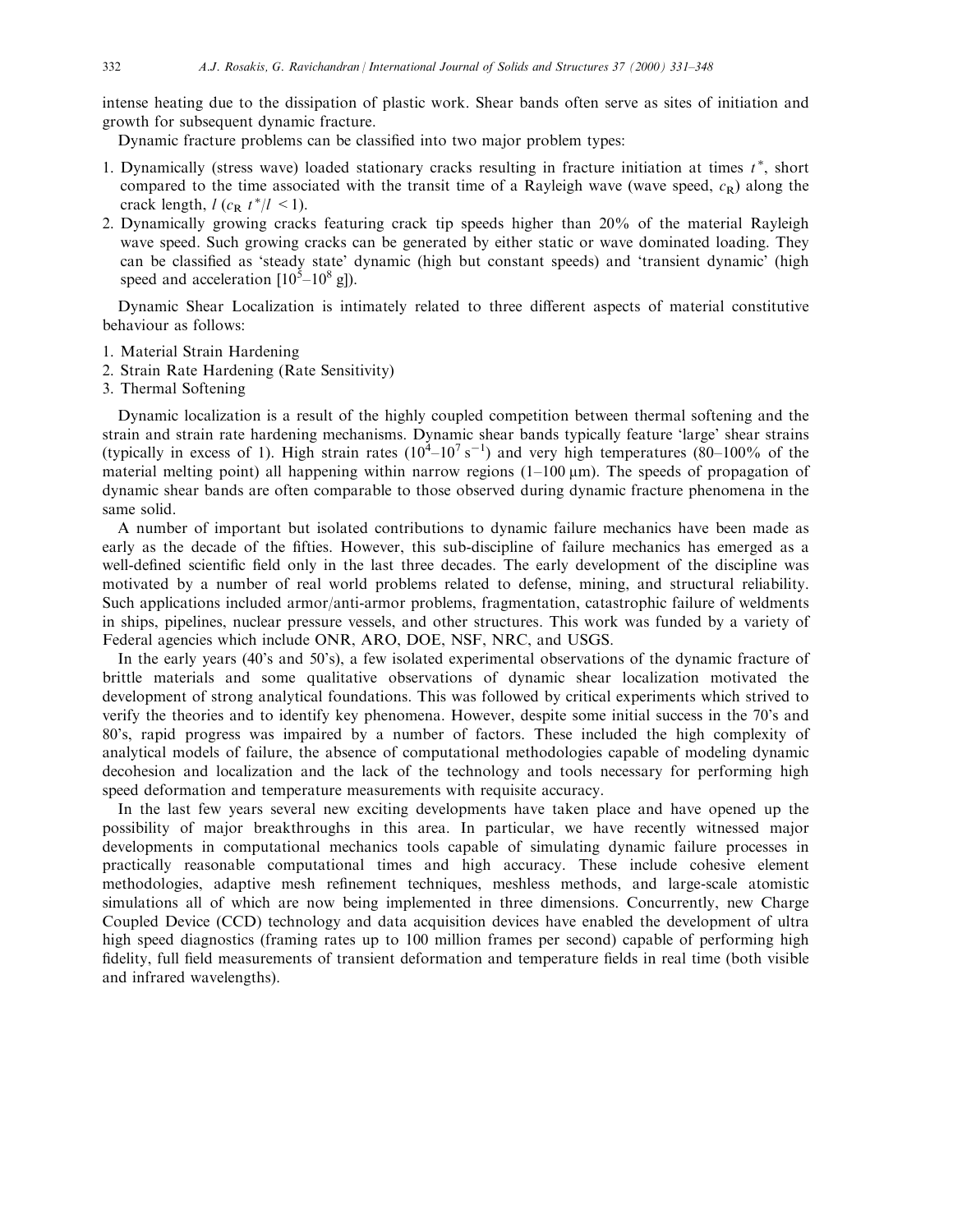These concurrent computational and experimental developments are indeed serendipitous. On the one hand, the availability of experimental tools capable of performing accurate measurements have provided new observations of previously unknown dynamic physical phenomena and have generated new insights regarding failure criteria. They have also opened up the possibility for providing much needed calibration and validation of the newly proposed elaborate computational methodologies by insuring that the correct physical mechanisms of dynamic failure are incorporated into the numerical codes. This has created a multiplicity of new exciting avenues for research of an interdisciplinary nature. On the other hand, these dual developments have opened up wide ranging possibilities of realistic and cost effective analysis and simulation of *full scale structures* undergoing dynamic deformation with the goal of assessing and predicting possible failure modes. Indeed, this is the first time in the history of computational mechanics that codes have attained the possibility of incorporating the phenomena of dynamic fracture and localization and not merely performing elaborate dynamic stress analysis.

The above computational/experimental framework is motivated by new, emerging applications, which are not primarily driven by defense needs. These applications include high speed machining (e.g. cutting, drilling), aircraft hardening (blast induced fuselage failure), spacecraft shielding against micometeorite impact, fragmentation, failure of composite and sandwich structures and on a very different length scale, fault rupture leading to earthquakes. As will be discussed in the end of the following section, this latter area has recently been associated with a series of new and existing theoretical developments on the subject.

In this article we outline our views on future basic research needs in Dynamic Failure Mechanics. We also discuss, through examples, strategies of transferring basic knowledge of dynamic failure into acceptable engineering design practice. We first subdivide our discussion along the lines of dynamic failure phenomena characteristic of different classes of materials such as Brittle, Ductile, and Inhomogeneous Solids. We also discuss separately the issues pertinent to simulation verification and validation as well as engineering applications.

#### 2. Brittle solids

The field of dynamic fracture mechanics was initiated with nominally brittle materials in mind. Indeed, both early experimentation and theory was based on materials that were assumed to remain linear elastic up to failure, an assumption that enabled the analytical treatment of dynamic fracture problems. From the analytical point of view, emphasis was placed on formulating and solving well posed initial/boundary value problems in linear elastodynamics involving either stationary or propagating cracks subjected to static or stress wave loading (Early examples include: Yoffe, 1951; Broberg, 1960; Atkinson and Eshelby, 1968; Achenbach, 1970a,b; Kostrov and Nikitin, 1970; Freund, 1972a,b,c; Achenbach, 1974; Willis, 1975). The major reference on these subjects is the extensive monograph by L.B. Freund (Freund, 1990). Such analyses typically provided the time history of the dynamic *stress* intensity factor  $K_I^d(t)$  as a function of loading condition, geometry, and crack tip speed. A key result of such analyses relates the dynamic stress intensity factor  $K_I^d(P(t),a(t),t)$  for a running crack with an instantaneous speed  $\dot{a}(t)$  and generalized load  $P(t)$  to the value of the stress intensity factor of an equivalent stationary  $(\dot{a}(t) = 0)$  crack at the same instantaneous crack length  $a(t)$  and load  $P(t)$  as follows (Freund, 1972b, 1990).

$$
K_I^d(P(t),a(t),\dot{a}(t)) = k(\dot{a})K_I^d(P(t),a(t),0)
$$
\n(1)

where  $k(a)$  was found to be a universal function of crack tip speed which decreases from 1 to 0 as the crack tip speed increases from 0 to  $c_R$  (Rayleigh wave speed).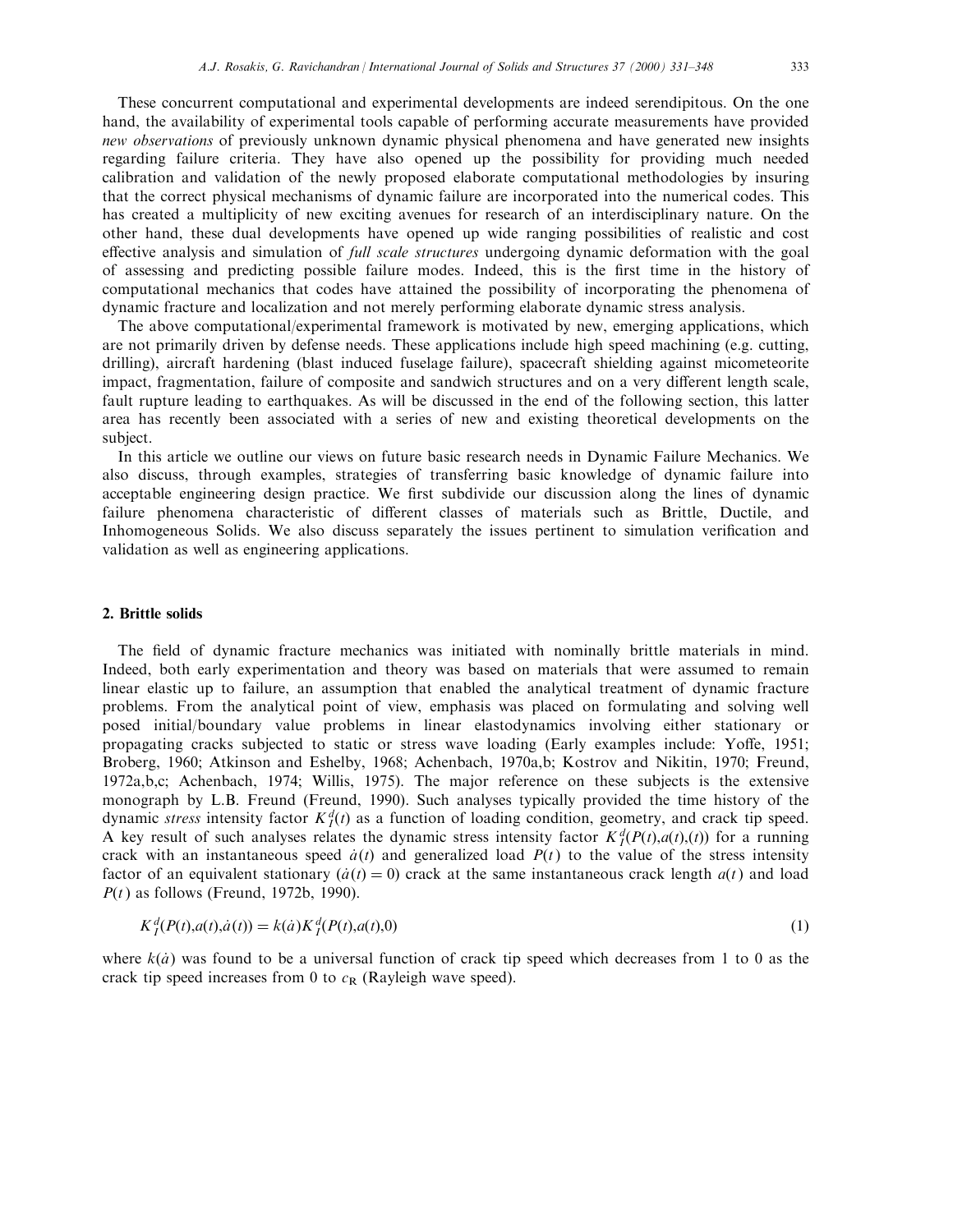This remarkable result (Freund, 1972b), allows for the evaluation of stress intensity factors for propagating cracks in terms of known solutions for equivalent stationary cracks subjected to arbitrary dynamic loading. An equivalent form of Eq. (1) is also available for dynamic energy release rates. (See discussion by Freund, 1990)

Continuum mechanics analyses are, however, incapable of providing crack initiation conditions and velocity histories in the absence of additional crack initiation and growth criteria. Such criteria have customarily been based on two approaches. The first is related to the assumptions that there always exists a region (albeit small) near the crack tip (stationary or growing) where the dynamic stress intensity factor characterizes the amplitude of the local stresses and thus controls the failure process (condition of K-dominance) (Freund and Rosakis, 1992). Once this assumption is made, the notion of a material property called the *dynamic fracture toughness* emerges. For crack initiation under different loading rates the *critical* dynamic stress intensity factor  $K_{IC}^d$  corresponding to crack initiation at time  $t=t^*$  is called the *dynamic initiation fracture toughness*. It has been recognized that this property should be a function of an appropriate measure of the loading rate experienced near the crack tip. Consistent with the initial assumption of K-dominant conditions, this can only be related to the rate of change of the common amplitude of the stresses there (e.g.  $\dot{K}_I^d(t^*)$  or  $K_{I\!C}^d/t^*$ ). As a consequence of the above, a dynamic crack initiation criterion can be formulated as follows:

$$
K_I^d(t) = K_{IC}^d(\dot{K}_I^d(t)) \text{ at } t = t^*
$$
 (2)

The right hand side of Eq. (2), symbolically representing the dependence of the dynamic initiation fracture toughness,  $K_{IC}^d$ , on loading rate,  $K_I^d(t)$ , can only be obtained experimentally (Ravi-Chandar and Knauss, 1984a; Dally and Barker, 1988; Suresh et al., 1990; Owen et al., 1998). This quantity is crucial in the prediction of dynamic crack initiation time and critical loading conditions and should be used as input to the new generation of fracture based, numerical codes.

When a mode-I crack initiates dynamically, after Eq. (2) is satisfied, it grows with a crack tip speed history,  $\dot{a}(t)$ , not predictable by continuum mechanics alone. Here again we require the notion of a dynamic crack growth toughness which would similarly be a material dependent function of a near tip measure of deformation rate. For growing mode-I cracks, the dominant contribution to the strain rate near the propagating crack tip is proportional to the instantaneous crack tip speed. As a result, the dynamic crack growth toughness is expected to also be some material dependent function of the crack tip speed, (i.e.  $K_{ID}(a)$ ). For this case a dynamic crack growth criterion could be formulated as follows:

$$
K_I^d(P(t),a(t),\dot{a}(t)) = K_{ID}(\dot{a}(t)) \text{ for } t > t^*
$$
\n(3)

In the above relation, the right hand side can only be determined by experiment (Bradley and Kobayashi, 1970; Dally, 1979; Dally and Shukla, 1980; Ravi-Chandar and Knauss, 1984a,b; Dally et al., 1985). Eq. (3) is a nonlinear first order differential equation for  $a(t)$  and is called the *equation of motion* for the crack tip (Freund, 1990). The left-hand side can either be obtained analytically, for simple cases, or through numerical computation, for complex loading histories and geometries of practical interest. For high strength metals and polymers,  $K_{ID}(a)$  is typically found to be an increasing function of crack tip speed (e.g. Kobayashi et al., 1976; Kobayashi and Dally, 1979; Rosakis and Zehnder, 1985; Shukla et al., 1988). The drastic increase of the crack growth toughness at a speed approximately equal to 30% of the Rayleigh wave speed,  $c_R$ , has been explained for metals on the basis of a mechanism of interaction between crack tip plasticity and material inertia present due to the dynamic growth of the crack (Freund and Douglas, 1982; Lam and Freund, 1985; Freund and Hutchinson, 1985). This toughness increase accounts for the existence of a mode-I terminal crack tip speed of approximately  $30\%$   $c_R$ . For more brittle solids such as ceramics or glasses the mechanism of dynamic toughness increase is still under investigation as is the detailed nature of  $K_{ID}(a)$  Here again single, mode-I,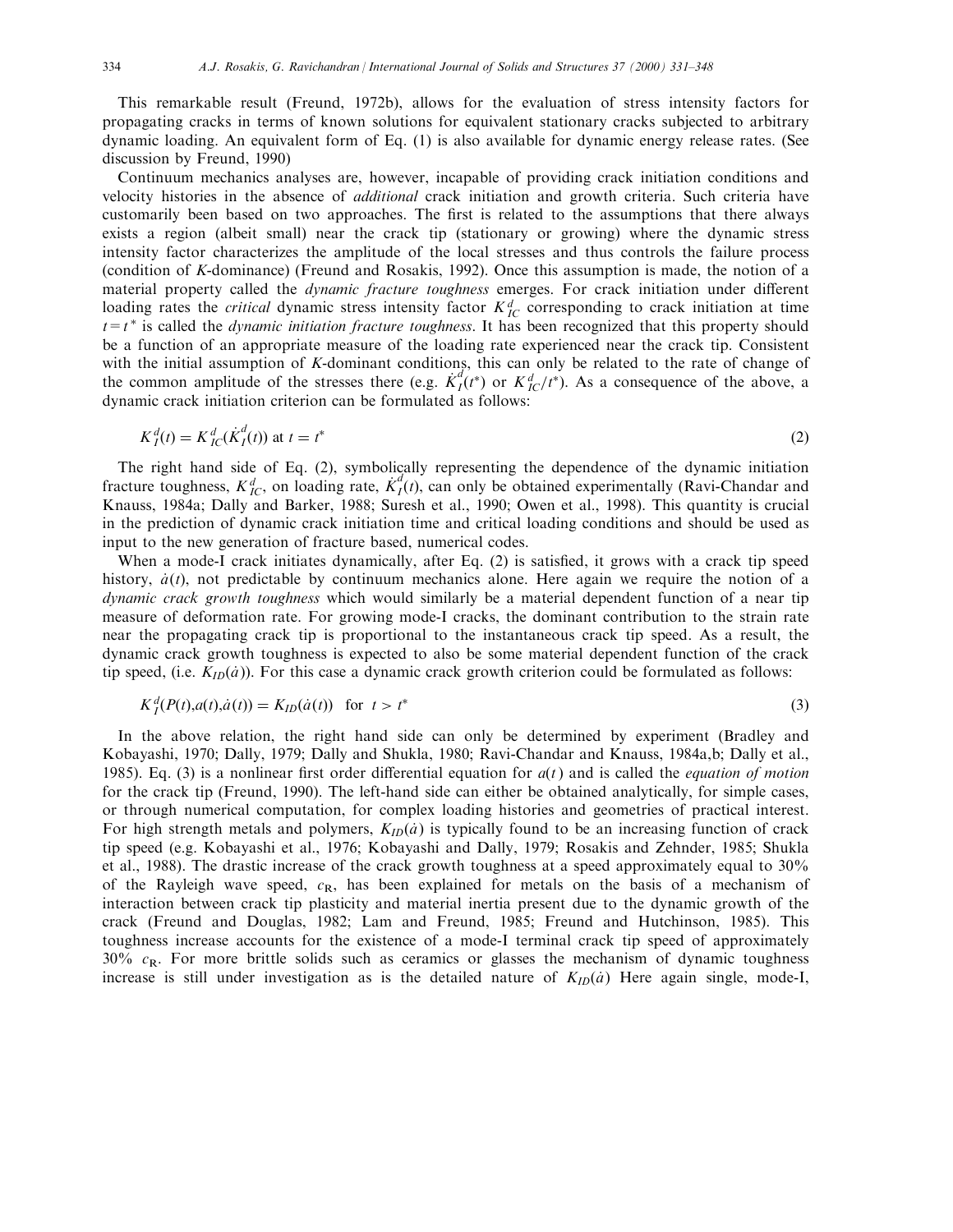dynamic cracks are not sustainable above  $40-45\%$  c<sub>R</sub>. When this speed is approached, the cracks go in to a mode of attempted branching that greatly enhances the energy required for crack growth. Eventually they choose to branch (Kobayashi et al., 1974; Ramulu and Kobayashi, 1983; Ramulu et al., 1983; Ravi-Chandar and Knauss, 1984c; Gao, 1993, 1996, 1997; Suzuki et al., 1998) thus eventually minimizing the requisite energy for damage evolution. Most recently a series of investigators from the Physics community revisited this phenomenon and have provided alternative interesting viewpoints to its explanation (Langer, 1992; Abraham et al., 1994, 1998; Boudet et al., 1995; Marder and Gross, 1995; Sharon et al., 1995, 1996; Sharon and Fineberg, 1998). The introduction of a weak crack path in the form of a bond between identical plates (Washabaugh and Knauss, 1994) can suppress branching and thus allow a mode-I crack to reach  $c_R$ . It should be noted at this point that  $c_R$  is the upper theoretical speed limit for Mode-I cracks as established by energetic arguments described by Broberg, 1985 and Broberg, 1989 and extensively discussed by Freund, 1990 (for dynamic mode-II shear cracks propagating along weak planes the situation is entirely different. For discussion, see section on Inhomogeneous solids).

The forgoing discussion, although formally complete, has been based on the assumption of dynamic K-dominance, a condition that may break down under severe transient loading. Under such circumstances, two points may be relevant. First, the experimental measurements leading to the evaluation of the dynamic initiation and growth toughness are particularly difficult and should be performed by properly accounting for the higher order structure of the near tip deformation fields at finite (even small) distances from the tip where the measurement is performed. Second, at short times following initiation at highly transient instances (e.g. wave arrivals or arrest events) the assumptions leading to toughness being a simple function of a crack tip speed, may be questionable since for highly transient situations the crack tip speed may not be the only dominant measure of near tip rate. Indeed, this observation leads us to a totally unexplored area of dynamic fracture in nominally brittle solids that of highly transient crack growth (Freund and Rosakis, 1992).

In addition to the two-dimensional issues discussed above, in the past five years we have witnessed a revival of the interest in three-dimensional analytical crack growth studies, primarily driven by problems in Geomechanics (Dmowska and Rice, 1986). Here some of the questions of interest include the nonuniform (planar or out of plane) growth of three-dimensional, mixed-mode, crack fronts which propagate unstably through a locally heterogeneous material of spatially varying fracture toughness. Pioneering contributions to various aspects of this highly challenging problem has been made by Rice et al. (1994), Perrin and Rice (1994), Willis and Movchan (1995), and more recently by Morrissey and Rice (1998), Woolfries and Willis (1999), Willis and Movchan (1999), and Morrissey and Rice (1999). One of the exciting new predictions associated with this series of investigations is the identification and study of persistent elastic waves generated due to a localized perturbation of the growing crack front. These waves either propagate along the moving crack front or propagate outwards as body and surface waves which may later intersect distant segments of the same crack front (Morrissey and Rice, 1996, 1999).

## 2.1. Research needs

- 1. Analyze the basic local micromechanisms of failure, responsible for the rate dependence of dynamic toughness (for both initiation and growth). Explain the dierences in the rate dependence of toughness observed between nominally brittle structural solids, such as high strength steels, and highly brittle materials such as structural ceramics, glasses, and geomaterials.
- 2. Identify the appropriate macroscopic measures of dynamic crack initiation toughness as well as measures of loading rate for dynamically loaded cracks under mixed mode conditions.
- 3. Extend the steady state dynamic crack growth concept to highly transient conditions and far field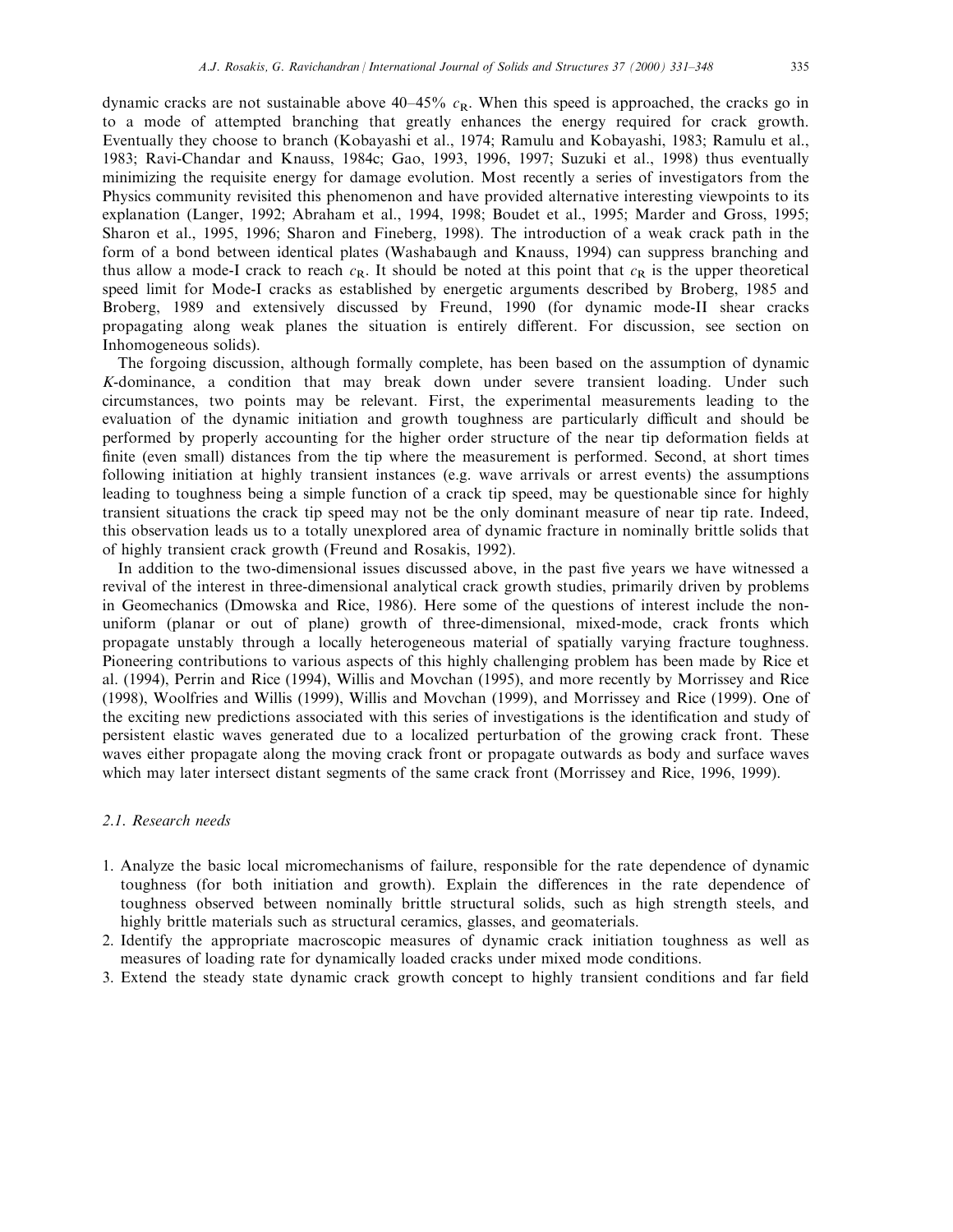mixed-mode loading. Examine the conditions leading to dynamic crack growth along curved paths and non-planar crack fronts.

- 4. Establish engineering criteria for crack tip kinking and branching (predict branch angles, toughness, speeds, and examine post-branching behavior).
- 5. Develop fracture mechanics based theories of fragmentation and investigate the relation of these phenomena to basic branching and toughness mechanisms.
- 6. Perform critical experiments involving high accuracy, high speed optical diagnostics to verify the newly developed, three-dimensional, non uniform crack front growth theories
- 7. Use dynamic fracture mechanics models and benchmark experiments to investigate the phenomenon of spall.
- 8. Develop micromechanical, mixed mode, dynamic fracture models to study macroscopic failure modes occurring during compression failure of brittle solids such as axial splitting and comminution.

#### 3. Ductile solids

#### 3.1. Dynamic fracture

The dynamic fracture of ductile materials is a subject that remains virtually unexplored. This situation is a result of the lack of advanced analytical numerical and experimental tools for the study of such a complex phenomenon. The typical approach encountered in the literature is to attempt to extrapolate the behaviour encountered during quasistatic failure of such solids into the regime of `intermediate' loading rates.

For growing tensile cracks in highly idealized plastic solids there have been only a few, twodimensional, asymptotic analytical solutions as well as some preliminary numerical investigations (e.g., Achenbach and Dunayevsky, 1981; Achenbach et al., 1981; Freund and Douglas, 1982; Lam and Freund, 1985; Deng and Rosakis, 1991; Deng and Rosakis, 1994). However, these solutions, despite their fundamental importance, have failed to provide appropriate engineering measures of dynamic crack growth toughness and to thus establish detailed crack growth criteria. Furthermore, these solutions have not been conclusively corroborated by detailed experiments.

The few successful experiments which have been performed in such solids are limited to, a) strictly small scale yielding (SSY) conditions in which  $\dot{K}_{IC}^d(\dot{K}_I)$  was still used as a measure of *initiation* toughness (Costin and Duffy, 1979; Nakamura et al., 1985; Owen et al., 1998) b) large scale yielding (LSY) conditions, where a critical value of the generalized J integral,  $J_c^d(j^d)$  was used as a measure of dynamic crack initiation toughness (e.g., Nakamura et al., 1988; Guduru et al., 1998). Proposed measures have included other forms of concervation integrals e.g.,  $T^*$  (Nishioka and Atluri, 1983) and crack growth opening displacement  $\delta$ .

In both of the above cases, experimental difficulties included the determination of the time of crack initiation, the actual measurement of the toughness parameter and were hindered by the limited range of loading rates that could be generated easily in the laboratory.

Typically, mode-I fracture of plate geometries of ductile solids involves two distinct modes of failure both contributing to the apparent structural toughness. In addition to the well-defined tunnel region in the plate's interior (mainly plane strain) there always exist extensive regions of out of plane localization and ductile shear failure (shear lips) which contribute heavily to the mechanism of energy dissipation. The relative extent of tunneling versus shear lip formation and its dependence on loading rate has remained elusive. Another important aspect of the ductile fracture process which is only present during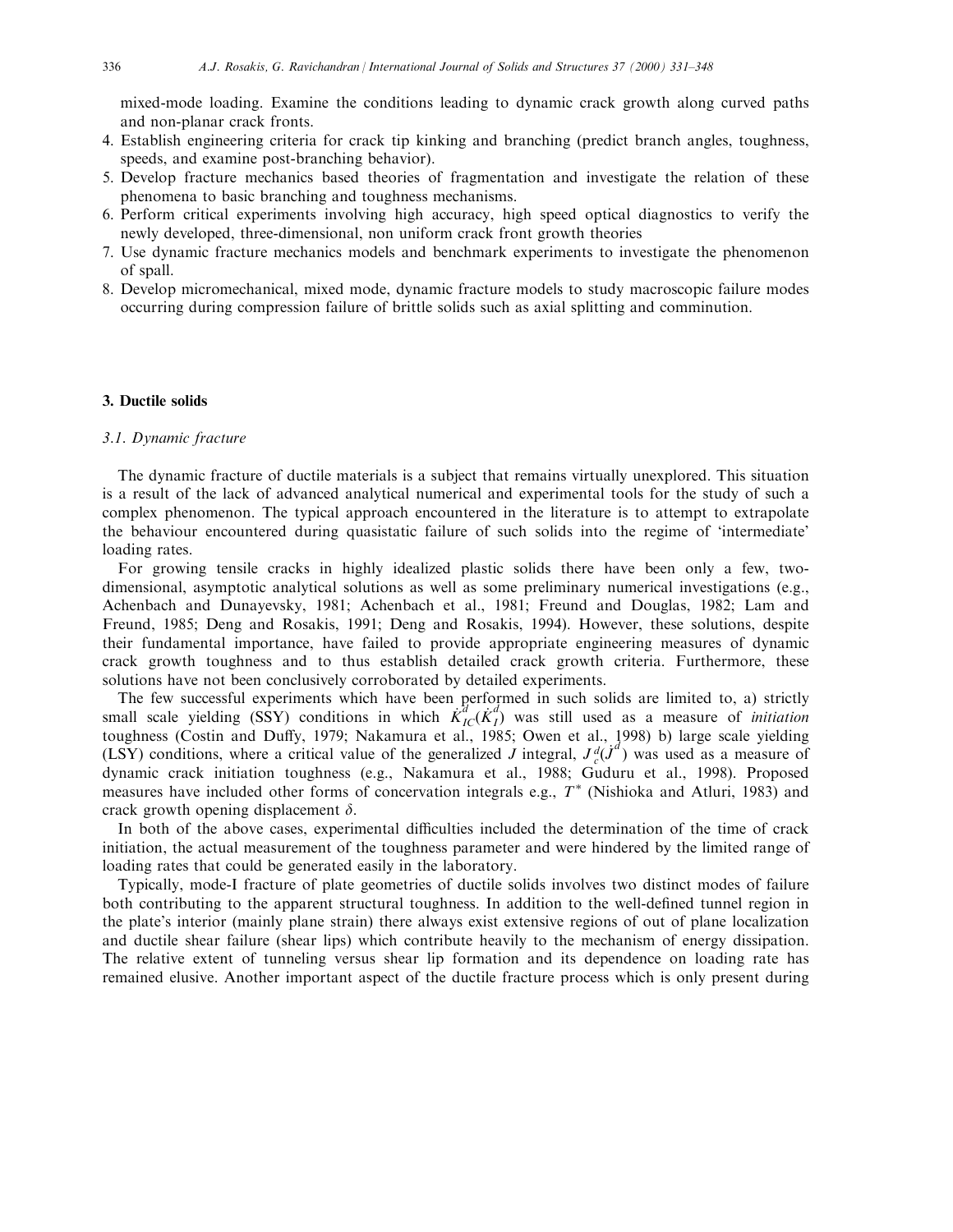dynamic (virtually adiabatic) failure, is the effect of the conversion of plastic work into heat near the initiating or growing crack tip region and at the vicinity of the resulting shear lips (Zehnder and Rosakis, 1991). This phenomenon which may be in competition with rate hardening mechanisms could lead to the phenomenon of 'rate induced' *brittle to ductile transition* at elevated loading rates. Finally, recent theories of the effect of crack tip constraint (e.g.  $J-Q$  theory) on quasistatic toughness (O'Dowd and Shih, 1992) have not as yet received any attention in dynamics.

## 3.2. Research needs

- 1. Identify the appropriate measures of dynamic toughness and strain rate at crack initiation (e.g.  $J, T^*$ ,  $\delta$ ) for mode-I and Mixed mode loading. For mixed mode loading identify appropriate measures of mode mixity.
- 2. Evaluate the effect of the time varying constraint,  $O(t)$ , on the proposed dynamic crack initiation criterion. Extend the concepts of crack tip constraint to dynamic fracture.
- 3. Assess the roles of the competing mechanisms of strain hardening, strain rate hardening and local thermal softening on the loading rate dependence of dynamic toughness.
- 4. Develop high-speed diagnostics for the full field measurements of large near tip deformations and temperatures for reliable determination of initiation time and toughness.
- 5. Investigate the range of achievable crack growth speeds under plane strain conditions and at different crack tip constraints.
- 6. Investigate dynamic fracture/failure of thin plates mainly involving failure by shear lip formation across the thickness.
- 7. Study the physical mechanisms of failure. In particular investigate the effect of loading rate on the choice of either shear versus tensile modes of failure.
- 8. Investigate the mechanics of the micromechanisms of failure (void generation, growth coalescence in the presence of interial, rate, and adiabatic heating).
- 9. Investigate dynamic failure phenomena in the vicinity of joints or welds.

#### 3.3. Dynamic shear banding

Dynamic shear band initiation and growth involves the generation and subsequent growth of narrow regions of highly deformed material, across which, high gradients of strain, strain rate and temperature are encountered. These entities, often referred to as adiabatic shear bands, posses a distinct edge or tip which propagates dynamically with speed as high as  $30-50\%$  of the shear wave speed (Zhou et al., 1996a) and may even branch. This phenomenon is ultimately related to the constitutive nature of the solid and in particular to the competition between strain and strain rate hardening and deformation induced thermal softening. In ductile solids dynamic shear bands are a mechanism, alternative to dynamic tensile fracture but can also serve as precursors and preferred sites for subsequent dynamic crack initiation and growth.

Most of the existing analysis and experimentation in this area has been confined to situations that are essentially one dimensional (e.g., Clifton, 1980; Bai, 1982; Molinari and Clifton, 1987; Wright and Walter, 1987; Shawki, 1992; Leroy and Molinari, 1992; Bai and Dodd, 1992; Wright and Ravichandran, 1997; Marchand and Duffy, 1988). and have been primarily concerned with the investigation of critical conditions leading to shear band initiation. Only recently, the two dimensional nature of shear bands has been recognized and studied experimentally (Kalthoff and Wrinkler, 1987; Mason et al., 1994; Ravi-Chandar, 1995; Zhou et al., 1996a; Rittel and Levin, 1998) theoretically and numerically (Needleman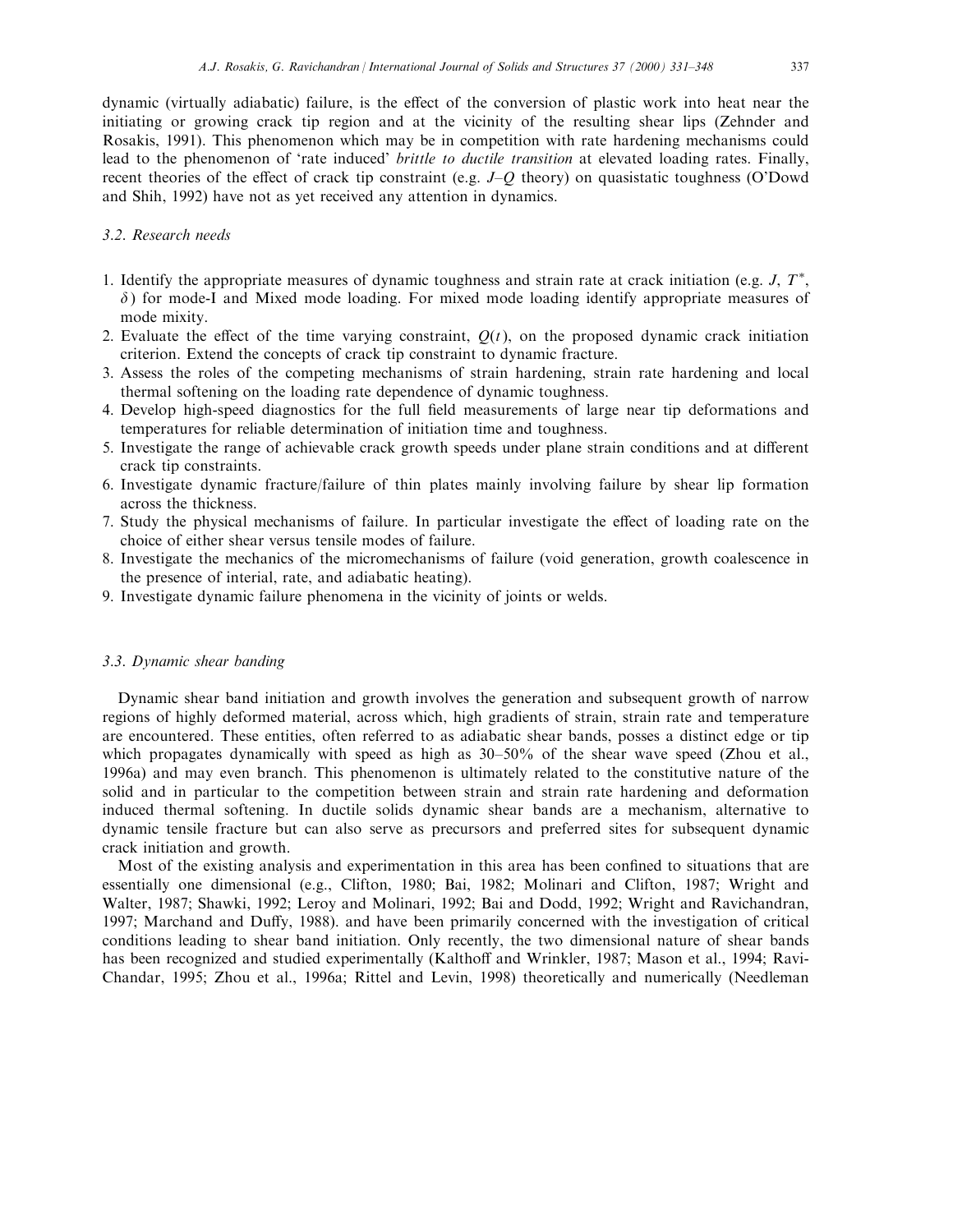and Tvergaard, 1995; Gioia and Ortiz, 1996; Zhou et al., 1996a,b; Batra and Nechitailo, 1997; Mercier and Molinari, 1998).

The relation between dynamic shear bands and dynamic cracks, although strong, remains elusive. It is indeed attractive to attempt to introduce the notion of shear band initiation and growth toughness (Grady, 1992; Zhou et al., 1996b) equivalent to that of dynamic cracks. However, it should be recognized that the essential lack of a driving singularity at a shear band tip necessitates modifications of the fracture mechanics based toughness notion in order to apply to this phenomenon. Only extensive and high-speed thermographic and optical experimentation can identify the details of the basic physics involved in this process to be included into meaningful analytical and numerical models.

The connection of dynamic shear band formation to dynamic fracture is even made stronger by the phenomenon of failure mode transition. As has been observed experimentally, dynamic shear loading of precracked plates may either induce dynamic tensile cracking or dynamic shear banding as a direct result of the competition between material ductility, rate, and fracture toughness. (Lee and Freund, 1990; Needleman and Tvergaard, 1995; Ravi-Chandar, 1995; Zhou et al., 1996b). Critical conditions leading to such a transition of failure modes, which may not be present in all materials, are poorly understood.

# 3.4. Research needs

- 1. Examine the conditions leading to the formation of two-dimensional shear bands (develop a shear band initiation criterion).
- 2. Perform detailed real time experimental examinations of the two-dimensional deformation and temperature fields near initiating and propagating shear band tips and within the evolving shear bands.
- 3. Study the constitutive behaviour of material within the shear band. This material typically experiences very high strain rates, large strains, and high temperatures.
- 4. Establish the physical phenomena and processes leading to the selection of failure modes (cracking vs. shear banding) in solids.
- 5. Identify appropriate measures of shear band initiation and growth toughness and thus establish an equation of motion for the shear band. Investigate the relation of shear band toughness to dynamic fracture toughness and classify solids according to their resistance or propensity to shear banding.
- 6. Investigate the role of superposed hydrostatic pressure on shear band characteristics (width, temperature, etc.).
- 7. Examine the phenomenon of dynamic shear band branching.

## 4. Inhomogeneous solids

With increasing demand for specialized lightweight, high strength structures, failure of inhomogeneous solids has been receiving increased attention. Such inhomogeneous solids include structural composites such as bonded and sandwich structures, layered and composite materials, as well as functionally graded solids. Many of such solids are composed of brittle constituents possessing substantial mismatch in wave speeds, and are bonded together with weak interfaces, which may serve as sites for catastrophic failure. Indeed, many of such solids are designed for applications involving either anticipated or accidental impact loading. On a very different length scale, the layered structure of the earth's crust, containing weak interfaces in the form of earthquake faults, presents another example where dynamic failure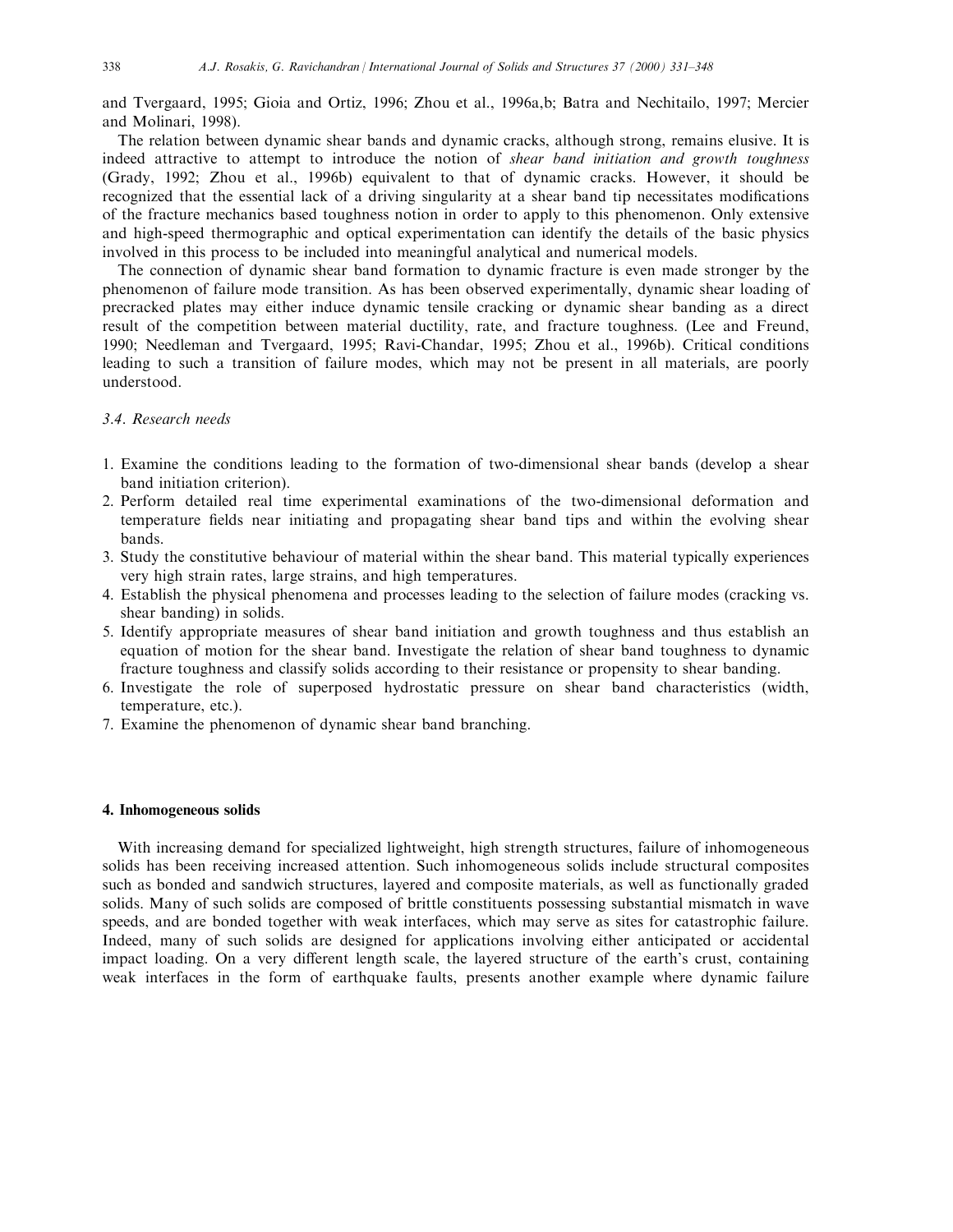

Fig. 1. (a) A photoelastic image of a shear crack moving intersonically along the bond between two identical Homalite-100 plates. (Crack tip motion is from left to right. Shear shock waves are visible). (b) A CGS interferogram (reflection) of a shear crack moving intersonically along the fibers of a unidirectional graphite-fiber, epoxy-matrix composite plate (crack tip motion is from left to right, shear shock waves are visible).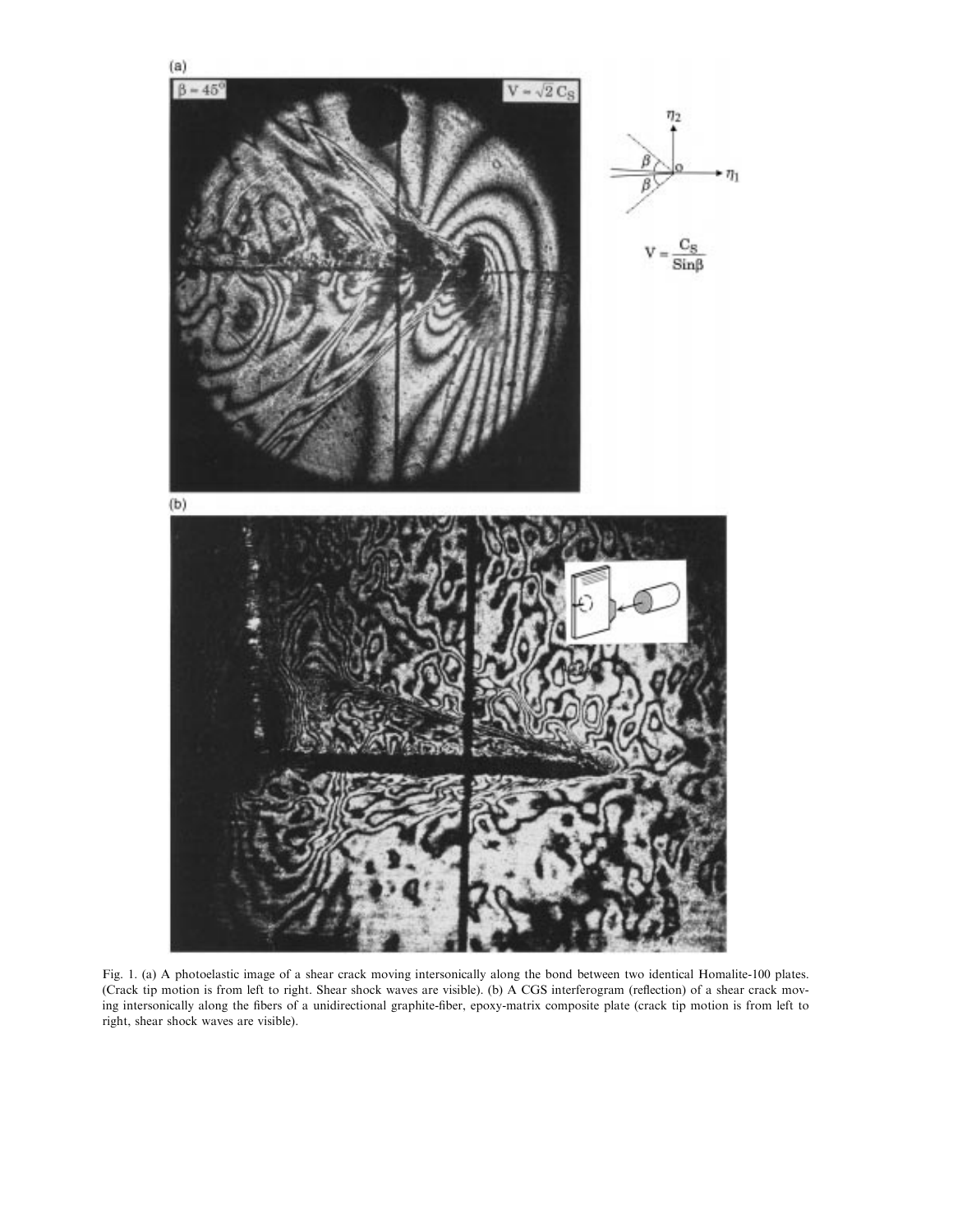through rupture is important (Andrews, 1976, 1985; Burridge et al., 1979; Heaton, 1990; Zheng and Rice, 1998).

It should be noted that many of the above mentioned systems are lacking the traditional ductile dissipation mechanisms present in common structural solids (e.g. metals). This makes them prone to failure by dynamic fracture even in the presence of initially quasistatic loading conditions. Despite its importance in practice, dynamic failure of inhomogeneous systems has received scant experimental attention at best. From the theoretical point of view, early important contributions on the subject include those of Atkinson and Head, 1966; Atkinson, 1974; Atkinson, 1977; Willis, 1971; Achenbach, 1975; Achenbach and Bazant, 1975; Brock and Achenbach, 1973. Recently, several new, counter intuitive, dynamic failure phenomena of layered and composite materials have been identified in the laboratory. Such new phenomena include the observation of shear dominated intersonic crack propagation in bimaterial systems (Lambros and Rosakis, 1995b; Singh et al., 1997; Rosakis et al., 1998a) and composite materials (Coker and Rosakis, 1998), as well as in assemblies of homogeneous isotropic solids bonded along weak bonds (Rosakis et al., 1999). These shear dominated intersonic cracks often exhibit large-scale frictional contact even in the absence of superposed pressure. They also feature the formation of distinct shear shock waves emanating from the crack tip and the end points of the propagating contact regions. It has also been observed that subsonic dynamic cracks propagating along interfaces in either bimaterial or layered composites or even in weakly bonded isotropic solids, do so with toughness decreasing with increasing crack tip speed (Lambros and Rosakis, 1995a). This behaviour is a precursor to the intersonic crack growth regime since it produces highly unstable crack growth histories with accelerations as high as  $10^8$  g. For identical pieces of weakly bonded isotropic materials, intersonic shear crack tip speeds are found to be as high as 95% of the longitudinal wave speed of the solid (maximum crack tip speed  $\sim$  2.2 km/s) while for carbon/epoxy unidirectional composites, the maximum observed crack tip speeds are almost equal to 90% of the longitudinal wave speed along the fibers (maximum shear crack tip speed  $\sim$ 9 km/s). In both cases the crack tips greatly exceed the Rayleigh wave speed of the respective solids violating conventional wisdom regarding limiting crack tip speeds (see section on Brittle Solids).

Fig. 1(a) shows a photoelastic image of a shear crack propagating intersonically in the interface between two identical plates of Homalite-100 bonded by a weak polymeric bond (see Rosakis et al., 1998b, 1999). Fig. 1(b) corresponds to a high speed Coherent Gradient Sensing (CGS) interferogram obtained by reflection from the surface of a thick unidirectional carbon fiber/epoxy matrix composite plate (see Coker and Rosakis, 1998). In both cases, asymmetric impact was used to generate the intersonic shear cracks. Both images clearly show the existence of shear shock waves characteristic of the propagation of intersonically moving disturbances.

The accessibility of such crack tip speed regimes, for both Mode-I and Mode-II growing cracks, has been a matter of theoretical debate in the past (Broberg, 1985, 1989; Freund, 1979, 1990; Burridge et al., 1979) while the complete lack of laboratory evidence has hindered progress on the subject. However, the recent laboratory evidence has re-invigorated analytical (Liu et al., 1995; Yu and Yang, 1995; Huang et al., 1998, 1999) and numerical (Lo et al., 1994; Xu and Needleman, 1996; Needleman and Rosakis, 1999; Breitenfeld and Geubelle, 1997) research in this area where a complete explanation of the observation still awaits discovery. An additional source of interest arises from the indirect evidence of intersonic crustal earthquake rupture speeds occurring along fault lines of interest to Geophysics (Archuleta, 1982; Broberg, 1985, 1989; Freund, 1979, 1990; Zheng and Rice, 1998).

Other important dynamic failure modes that are also present in fiber reinforced composites include ply and matrix/fiber delaminations, kink band formation and axial splitting. Such phenomena have been studied extensively in the quasi-static regime, however, their dynamic equivalents are poorly understood. The role of confining pressure and rate on the selection and competition between the above modes should be a focus point of research in this area.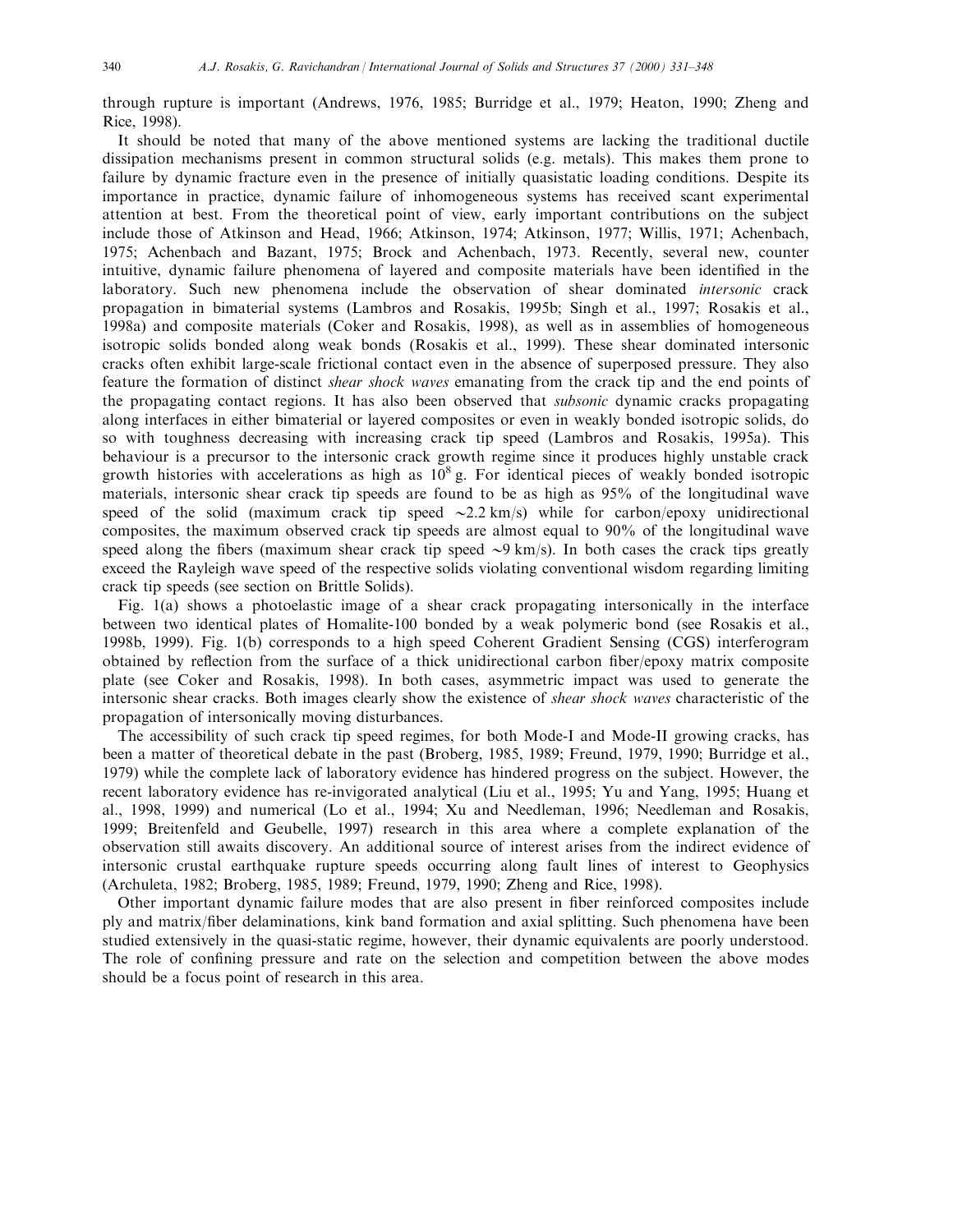## 4.1. Research needs

- 1. Investigate the effect of loading rate and bond strength on the dynamic initiation and dynamic crack growth (subsonic regime) toughness of bonded structures.
- 2. Study the choice (and mode) of initial dynamic crack path selection in bonded structures as a function of rate, far field, load mixity, and relative dynamic toughness of bond and constituent solids.
- 3. Investigate the critical conditions leading to highly unstable, intersonic, and even supersonic, crack growth along bonds as a function of bond strength, loading rate, and constituent solid anisotropy (for bimaterial, multimaterial and single material bonded structures).
- 4. Analyze and measure dissipation mechanisms resulting from large-scale contact and crack face friction during intersonic crack growth (investigate the effects of velocity dependent friction).
- 5. Establish fracture criteria for intersonic crack growth by identifying appropriate, measurable, fracture parameters. Investigate the formation of shear shocks during failure of inhomogeneous solids and strengthen the connection between laboratory observations, geological field data, and geological models of fault rupture.
- 6. Examine the effect of strain rate and hydrostatic pressure on the selection of failure modes in fiber reinforced composites (dynamic kinking, splitting, delamination).
- 7. Experimentally study and formulate criteria for dynamic delamination and/or failure of layered and graded structures.

#### 5. Numerical simulation, validation and verification

The majority of computational advances to date have primarily been concerned with the development of codes limited to performing elaborate linear or nonlinear stress analysis. Within this framework, the simulation of both quasi-static and dynamic failure processes has traditionally proceeded through either the use of continuum damage accumulation constitutive models, resulting in eventual loss of stress carrying capability, or through the artificial release of nodal forces, to simulate crack initiation and growth, based on some experimentally established fracture criterion. Typical difficulties characteristic of these approaches are inherent mesh sensitivity, in the absence of a material length scale (damage models), and the lack of a physical basis for the details of the assumed nodal release mechanisms (introducing artificial history dependence). Among the shortcoming of these traditional methods for simulating dynamic fracture and shear banding are their inability to track the formation, propagation, and branching of multiple dynamic cracks (e.g. fragmentation, multisite spall) and to experimentally predict observed propagation histories of dynamically growing shear bands.

Recent spectacular computational advances have made it possible for the first time to incorporate key fracture concepts into the numerical formulation in the form of randomly distributed cohesive interfaces (Needleman, 1990; Xu and Needleman, 1994 and 1996; Camacho and Ortiz, 1996; Pandolfi et al., 1999). Indeed, in addition to the traditional constitutive behaviour of the bulk material, the new cohesive methodology attempts to incorporate the physics of material separation through a separate decohesion law whose parameters can be calibrated from fracture experiments. Remaining research issues include the question of validation and verification of such approaches through comparison with model experiments and existing analytical solutions, respectively (Ortiz, 1998; Rosakis et al., 1998b).

Other developments have also contributed to the advances in the simulation of both quasistatic and dynamic fracture events. These include recent impressive advances in meshless methods (Belytschko et al., 1996; Belytschko and Tabbara, 1996) recent work on Atomistic simulations of fracture (Abraham et al., 1994, 1998; Gao, 1996, 1997; Gumbsch et al., 1997 Cramer et al., 1997), and the availability of massively parallel computation necessary for complex dynamic failure problems. It should be noted that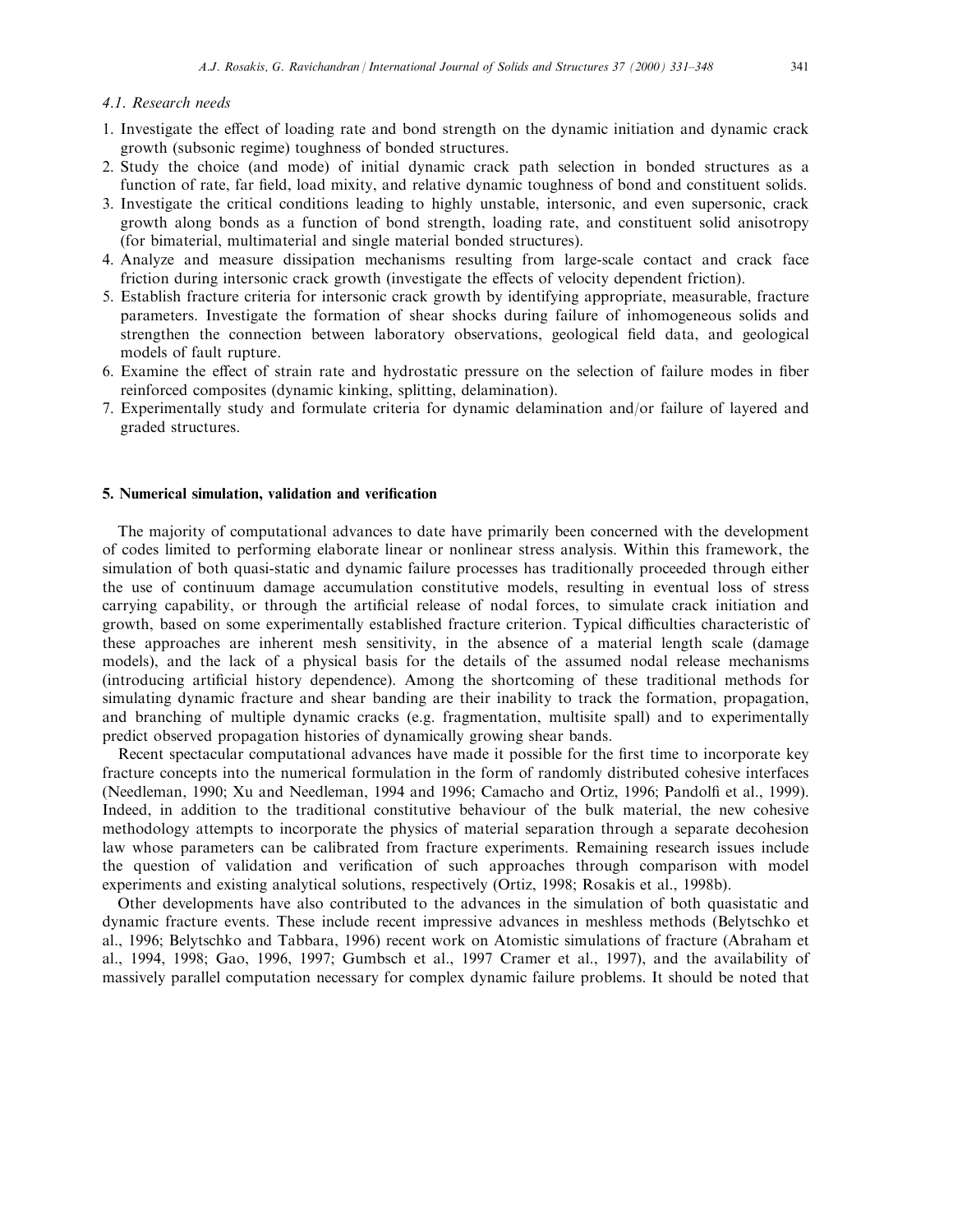the above new methods have already shown promise for modelling dynamic fracture in brittle solids, however, their applicability to the study of failure mechanisms in ductile materials has yet to be established. For the case of Atomistic simulations, it should be noted that the issue of the connection with larger length scales is very important and is still under investigation (Kohlhoff et al., 1991; Miller et al., 1998).

# 5.1. Research needs

- 1. Establish consistent procedures for calibration, verification and validation of the newly proposed methods against existing analytical solutions and key benchmark dynamic fracture experiments (e.g. prediction of crack tip speed histories, and the dependence of dynamic fracture toughness on loading rate and crack tip speed).
- 2. Perform realistic simulations of dynamic crack kinking, branching, and fragmentation, validated against detailed real time experiments (see section on brittle solids).
- 3. Clarify and separate the individual roles of bulk plasticity/rate sensitivity, inertia, and cohesive law properties on the evolution of dynamic fracture toughness.
- 4. Expand the notion of cohesive separation to include the physical mechanisms of ductile failure by void growth and coalescence, introduce different length scales.
- 5. Extend all new numerical methodologies to the simulation of three-dimensional mixed-mode dynamic failure events compare to newly developed analytical solutions of non uniform (planar or out of plane) crack front growth (see end of section on Brittle Solids). To include the prediction of failure by flat fracture, (tunneling) shear lip formation, and their dependence on rate, temperature, and constraint (see section on ductile solids).
- 6. Perform three-dimensional realistic simulations of dynamic shear band initiation and growth including the accurate prediction of shear band speeds, mechanical, and transient temperature fields. Identify the relative importance of strain hardening, strain rate hardening, and thermal softening (see Section 3 on Ductile Solids).
- 7. Apply of the new computational methodologies to the accurate prediction of new highly dynamic and intersonic fracture phenomena characterizing bonded and layered structures (see Section 4 on Inhomogeneous Solids).
- 8. Model failure modes and their transition for layered, sandwich and composite structures at a variety of dynamic loading conditions. Predict favored dynamic failure mechanisms including kinking, axial splitting, and delamination (see Section 4 on Inhomogeneous Solids).
- 9. Expand the magnitude of Atomistic simulations to the point that meaningful comparisons with dynamic fracture experiments can be made. To be achieved by multiscale simulations.

## 6. Applications

The use of dynamic fracture mechanics principles has historically been confined to the analysis of certain limited applications which include rupture and catastrophic failure of pressurized pipelines (Kanninen et al., 1976; Freund and Parks, 1980; Kobayashi et al., 1988) and other conventional pressure vessels (Kanninen and Popelar, 1985; Kanninen and O'Donoghue, 1995). In recent years, substantial advances in the understanding of the basic principles governing dynamic fracture, coupled with the development of new, relatively easy to use verifiable computational methodologies have made it possible to utilize the concepts of dynamic fracture to a much wider spectrum of very diverse applications some examples of which are outlined below.

It is commonly perceived that dynamic failure is mainly relevant to military applications including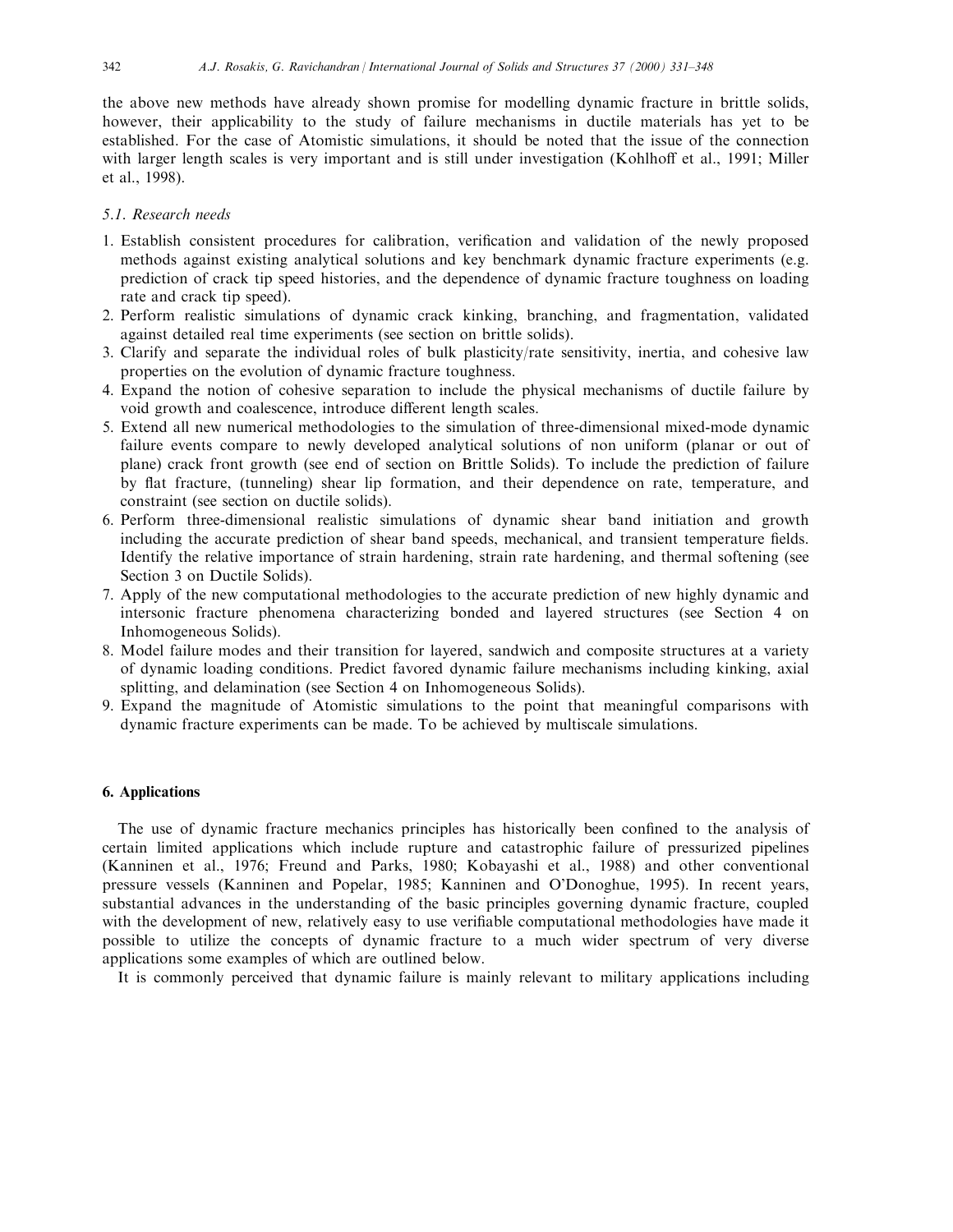armor/anti-armor problems and to situations involving explosive loading. However, it has been recently recognized that dynamic fracture plays a pivotal role in a number of non-military applications relevant to our rapidly developing technological world, such as accident prevention, manufacturing processes, and reliability in design. Examples include aircraft hardening (prevention or containment of catastrophic explosive failure of fuselage or cargo holds of aging aircraft), spacecraft/satellite shielding (prevention of failure due to hypervelocity impact of micrometeorites, space debris particles on critical components such as fuel tanks), and high speed machining (understanding the physics of high speed cutting, drilling, etc.).

# 6.1. Research needs

## 6.1.1. Aircraft hardening

Determine the interplay between aircraft structure (global dynamic loading due to internal explosion) and the response of individual fatigue cracked panels (e.g. pre-existing multisite damage in aging aircraft). Use proven dynamic fracture principles to predict/control crack initiation, growth arrest and to obtain simple engineering criteria for the residual strength of the damaged structure. Perform experimental verification of these concepts. Also investigate the related phenomena of petalling (mode-III fracture) along abrupt changes in thickness. Equivalent approaches can be used for the analysis of any pressurized containers subjected to explosive loading.

## 6.1.2. Spacecraft/satellite shielding

Perform controlled experiments to obtain basic phenomena of hypervelocity impact to elucidate the underlying mechanisms (e.g. phase changes involved, tensile and shear dynamic failure mechanisms). Design effective shielding based on structural and failure response of shielded component (optimization of shield configurations). Develop verifiable computational methodologies to simulate the phenomena in the experimentally available velocity range (10 km/s). Perform extrapolation of the numerical simulations to higher velocity ranges of interest  $(10-35 \text{ km/s})$ .

#### 6.1.3. High speed machining

Perform controlled experiments to identify the failure modes and the resulting chip morphology as a function of dynamic material properties, dynamic fracture toughness, and shear band formation resistance (dynamic shear band toughness). Perform three-dimensional simulations of the high speed machining process using a fully coupled thermomechanical framework and automatic remeshing. Incorporate a dynamic failure criterion based on fracture mechanics concepts.

#### 6.1.4. Armor penetration

Incorporate the mechanics of dynamic shear band initiation and growth to investigate and model penetration mechanisms. Investigate possible failure modes during penetration based on the selection of dynamic failure mechanisms (plugging, petalling, fracture, fragmentation, spall).

#### Acknowledgements

The authors would like to acknowledge the Office of Naval Research, the Army Research Office, the Department of Energy, and the National Science Foundation for their support of past and ongoing research on Dynamic Failure Mechanics at Caltech.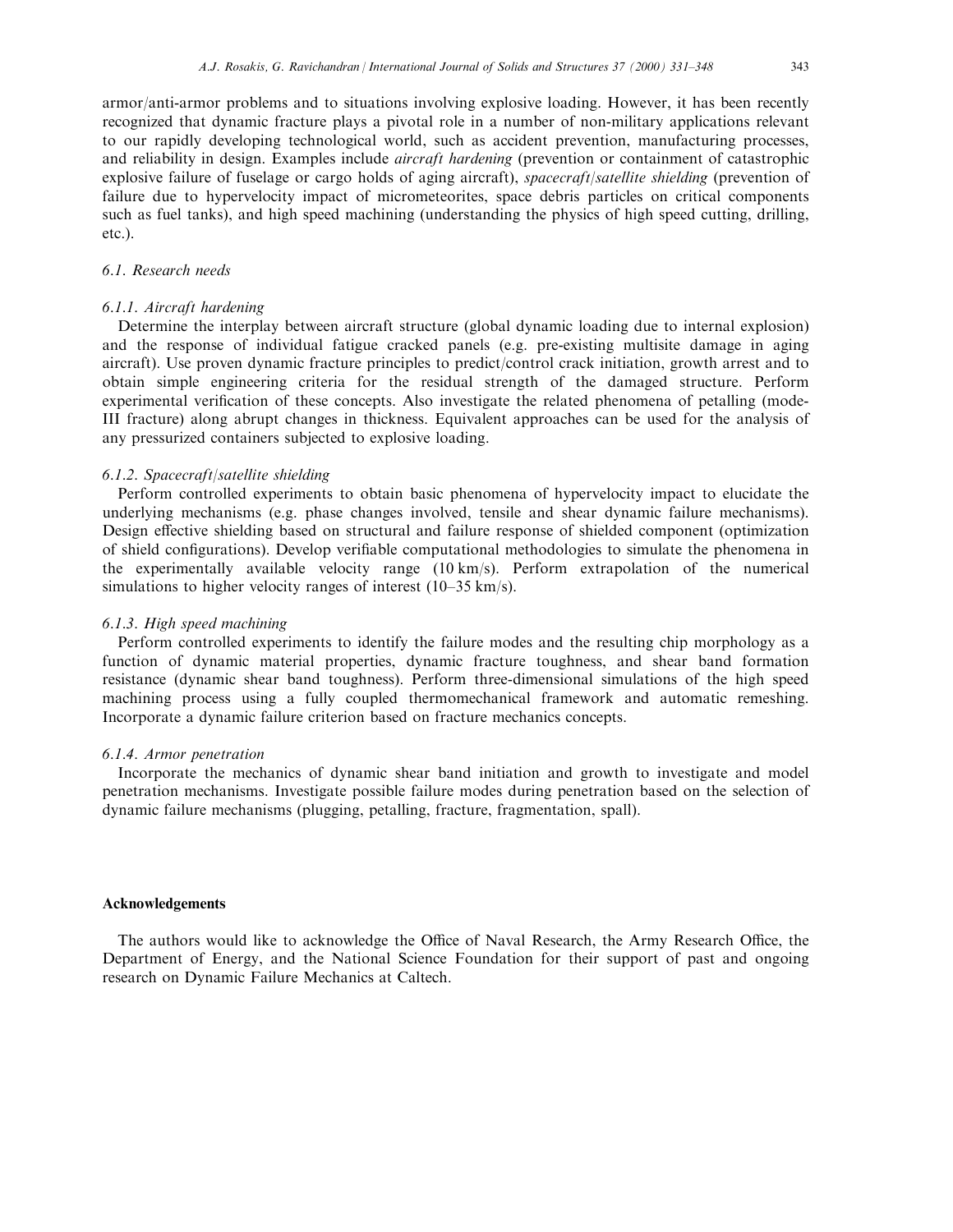#### References

- Abraham, F.F., Brodbeck, D., Rafey, R.A., Rudge, W.E., 1994. Instability dynamics of fracture a computer-simulation investigation. Physical Review Letters  $73$   $(2)$ ,  $272-275$ .
- Abraham, F.A., Brodbeck, D., Rudge, W.E., Broughton, J.Q., Schneider, D., Land, B., Lifka, D., Gerner, J., Rosenkrantz, M., Skovira, J., Gao, H., 1998. Abinitio dynamics of rapid fracture. Modeling and Simulation in Materials Science and Engineering  $6,639-670.$
- Achenbach, J.D., 1970a. Crack propagation generated by a horizontally polarized shear wave. Journal of the Mechanics and Physics of Solids 18, 245-259.
- Achenbach, J.D., 1970b. Extension of a crack by a shear wave. Zeitschrigt fur angewandte Mathematik und Physik 21, 887-900.
- Achenbach, J.D., 1974. Dynamic effects in brittle fracture. In: Nemat-Nasser, S., et al. (Eds.), Mechanics Today, 1. Pergamon, Elmsford, NY, pp.  $1-57$ .
- Achenbach, J.D., 1975. Bifurcation of a running crack in antiplane shear. International Journal of Solids and Structures 11, 130± 134.
- Achenbach, J.D., Bazant, Z.P., 1975. Elastodynamic near-tip stress and displacement fields for rapidly propagating crack in orthotropic media. Journal of Applied Mechanics 42, 183-189.
- Achenbach, J.D., Dunayevsky, V., 1981. Fields near a rapidly propagating crack tip in an elastic-perfectly plastic material. Journal of the Mechanics and Physics of Solids 29, 283-303.
- Achenbach, J.D., Kanninen, M.F., Popelar, C.H., 1981. Crack tip fields for fast fracture of an elastic-plastic material. Journal of the Mechanics and Physics of Solids 29, 211-225.
- Andrews, D.J., 1976. Rupture velocity of plane strain shear cracks. Journal of Geophysical Research 81, 5679-5687.
- Andrews, D.J., 1985. Dynamic plane strain shear rupture with a slip weakening friction law calculated by a boundary integral method. Bulletin of the Seismological Society of America 75, 1-21.
- Archuleta, R.J., 1982. Analysis of near source static and dynamic measurements from the 1979 Imperial Valley earthquake. Bulletin of the Seismological Society of America 72, 1927-1956.
- Atkinson, C., 1974. On the dynamic stress and displacement field associated with a crack propagating across the interface between two media. International Journal of Engineering Science 12, 491-505.
- Atkinson, C., 1977. Dynamic crack problems in dissimilar media. In: Sih, G.C. (Ed.), Mechanics of Fracture 4: Elastodynamic Crack Problems. Leyden, Noorhoff, pp. 213-248.
- Atkinson, C., Eshelby, J.D., 1968. The flow of energy into the tip of a moving crack. International Journal of Fracture 4, 3-8.
- Atkinson, C., Head, A.K., 1966. The influence of elastic anisotropy on the propagation of fracture. International Journal of Fracture 2, 489-505.
- Bai, Y.L., 1982. Thermo-plastic instability in simple shear. Journal of the Mechanics and Physics of Solids 30, 195-207.
- Bai, Y., Dodd, B., 1992. Adiabatic Shear Localization Occurrence, Theories and Applications. Pergamon Press.
- Batra, R.C., Nechitailo, N.V., 1997. Analysis of failure modes in impulsively loaded pre-notched steel plates. International Journal of Plasticity 13, 291-308.
- Belytschko, T., Krongauz, Y., Organ, D., Fleming, M., Krysl, P., 1996. Meshless methods an overview and recent developments. Computer Methods in Applied Mechanics and Engineering 139, 3-47.
- Belytschko, T., Tabbara, M., 1996. Dynamic fracture using element-free Galerkin methods. International Journal for Numerical Methods in Engineering 39, 923–938.
- Boudet, J.F., Ciliberto, S., Steinberg, V., 1995. Experimental-study of the instability of crack-propagation in brittle materials. Europhysics Letters 30  $(6)$ , 337-342.
- Bradley, W.B., Kobayashi, A.S., 1970. An investigation of propagating crack by dynamic photoelasticity. Experimental Mechanics 10, 106±113.
- Breitenfeld, M.S., Geubelle, P.H., 1997. Numerical analysis of dynamic debonding under 2D in-plane and 3D loading. International Journal of Fracture 85, 265–282.
- Broberg, K.B., 1960. The propagation of a brittle crack. Archiv fur Fysik 18, 159-192.
- Broberg, K.B., 1985. Irregularities at earthquake slip. Journal of Technology and Physics 26, 275-284.
- Broberg, K.B., 1989. The near-tip field at high crack velocities. International Journal of Fracture 39, 1–13.
- Brock, L.M., Achenbach, J.D., 1973. Extension of an interface flaw under the influence of transient waves. International Journal of Solids and Structures 9, 53–67.
- Burridge, R., Conn, G., Freund, L.B., 1979. The stability of a rapid Mode II shear crack with finite cohesive traction. Journal of Geophysical Research 85, 2210-2222.
- Camacho, G.T., Ortiz, M., 1996. Computational modeling of impact damage in brittle materials. International Journal of Solids and Structures 33, 2899-2938.
- Clifton, R.J., 1980. Adiabatic Shear Banding. In: Material Response to Ultra-high Loading Rates, NMAB-356, Ch. 8. National Materials Advisory Board (NRC), Washington, D.C.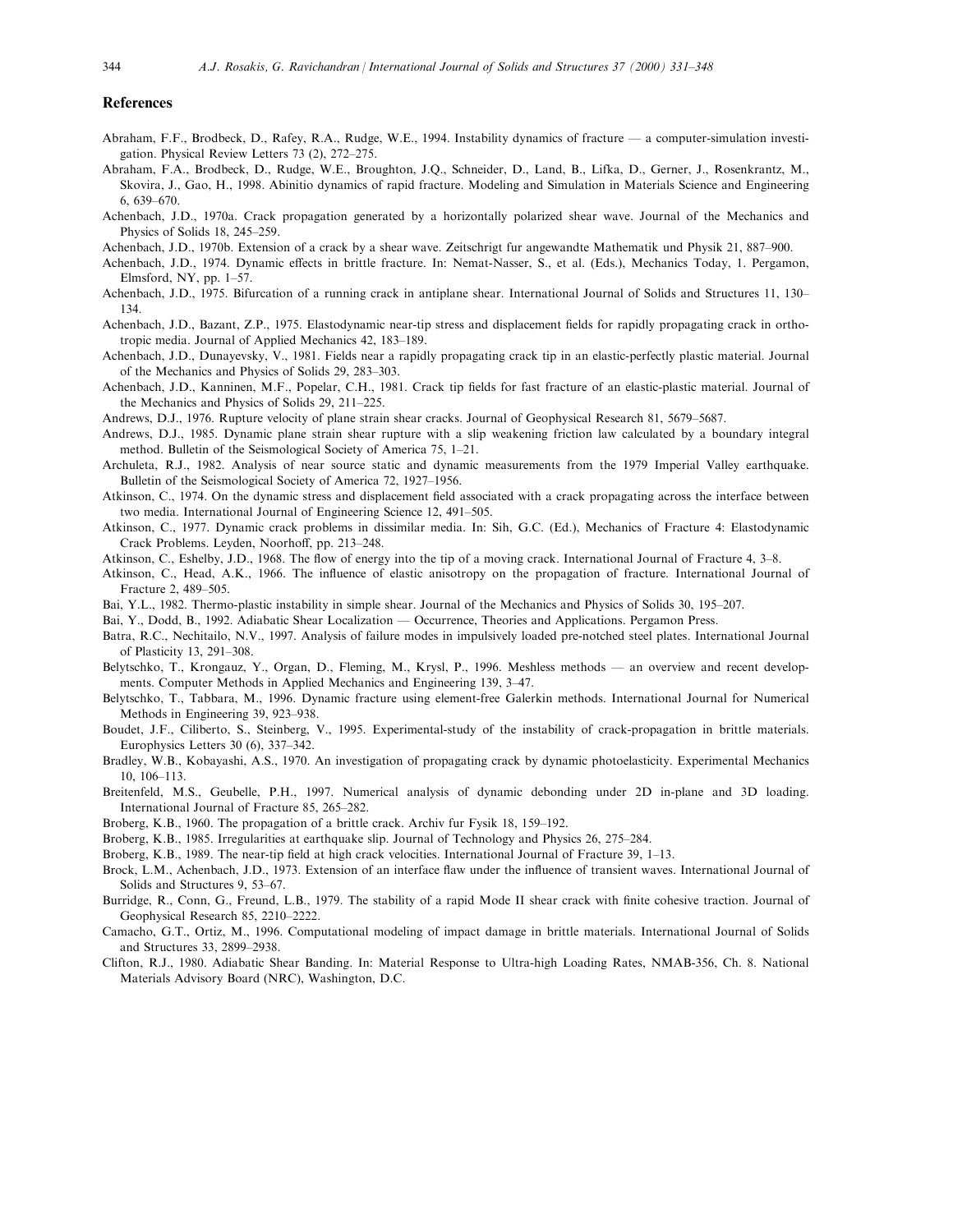- Coker, D., Rosakis, A.J., 1998. Experimental Observations of Intersonic Crack Growth in Asymmetrically Loaded, Unidirectional Composite Plates The California Institute of Technology Solid Mechanics Report #98-16.
- Costin, L.S., Duffy, J., 1979. The effect of loading rate and temperature on the initiation of fracture in a mild, rate sensitive steel. Journal of Engineering Materials and Technology 101, 258-264.
- Cramer, T., Wanner, A., Gumbsch, P., 1997. Crack velocities during dynamic fracture of glass and single crystalline sillicon. Physica Status Solidi A  $-$  Applied Research 164, R5.
- Dally, J.W., 1979. Dynamic photoelastic studies of fracture. Experimental Mechanics 19, 349-361.
- Dally, J.W., Shukla, A., 1980. Energy loss in Homalite-100 during crack propagation and arrest. Engineering Fracture Mechanics 13, 807±817.
- Dally, J.W., Fourney, W.L., Irwin, G.R., 1985. On the uniqueness of the stress intensity factor-crack velocity relationship. International Journal of Fracture 27, 159-168.
- Dally, J.W., Barker, D.B., 1988. Dynamic measurements of initiation toughness at high loading rates. Experimental Mechanics 28, 298±303.
- Deng, A., Rosakis, A.J., 1991. Dynamic crack propagation in elastic-perfectly plastic solid under plane stress conditions. Journal of the Mechanics and Physics of Solids 39, 683-722.
- Deng, A., Rosakis, A.J., 1994. Dynamic crack propagation in elastic-plastic solids under non-K-dominance conditions. European Journal of Mechanics and Solids 13, 327-350.
- Dmowska, R., Rice, J.R., 1986. Fracture theory and its seismological applications. In: Teisseyre, R. (Ed.), Continuum Theories in Solid Earth Physics. Elsevier, pp. 187-255.
- Freund, L.B., 1972a. Crack propagation in an elastic solid subjected to general loading. I. Constant rate of extension. Journal of the Mechanics and Physics of Solids 20, 129-140.
- Freund, L.B., 1972b. Crack propagation in an elastic solid subjected to general loading. II. Nonuniform rate of extension. Journal of the Mechanics and Physics of Solids 20, 141-152.
- Freund, L.B., 1972c. Energy flux into the tip of an extending crack in an elastic solid. Journal of Elasticity 2, 341–349.
- Freund, L.B., 1979. The mechanics of dynamic shear crack propagation. Journal of Geophysics Research 84, 2199–2209.
- Freund, L.B., 1990. Dynamic Fracture Mechanics, 1st. Cambridge University Press, Cambridge.
- Freund, L.B., Douglas, A.S., 1982. The influence of inertia on elastic plastic antiplane-shear crack-growth. Journal of the Mechanics and Physics of Solids 30, 59-74.
- Freund, L.B., Hutchinson, J.W., 1985. High strain-rate crack growth in rate-dependent plastic solids. Journal of the Mechanics and Physics of Solids 33, 169-191.
- Freund, L.B., Parks, D.M., 1980. Analytical interpretation of running ductile fracture experiments in gas pressurized linepipe. In: Hahn, G.T., Kanninen, M.F. (Eds.), Crack Arrest Methodology and Applications, Special Technical Publication, 711. American Society for Testing and Material, Philadelphia, pp. 359–378.
- Freund, L.B., Rosakis, A.J., 1992. The structure of the near tip field solution during transient elastodynamic crack growth. Journal of the Mechanics and Physics of Solids 40, 699-719.
- Gao, H., 1993. Surface roughening and branching instabilities in dynamic fracture. Journal of the Mechanics and Physics of Solids 1, 457-486.
- Gao, H., 1996. A theory of local limiting speeds in dynamic fracture. Journal of the Mechanics and Physics of Solids 44, 1453– 1474.
- Gao, H., 1997. Elastic waves in hyperelastic solid near its plane strain equibiaxial cohesive limit. Philosophical Magazine Letters 76, 307±314.
- Gioia, G., Ortiz, M., 1996. The two-dimensional structure of dynamic shear bands in thermoviscoplastic solids. Journal of the Mechanics and Physics of Solids 44, 251-292.
- Grady, D.E., 1992. Properties of an adiabatic shear-band process zone. Journal of the Mechanics and Physics of Solids 40, 1197-1215.
- Guduru, P.R., Singh, R.P., Ravichandran, G., Rosakis, A.J., 1998. Dynamic crack initiation in ductile steels. In: Ravichandran, G., Rosakis, A.J., Ortiz, M., Rajapakse, Y.D.S., Iyer, K. (Eds.), Special volume of the (special issue). Journal of the Mechanics and Physics of Solids devoted to Dynamic Failure Mechanics of Solids Honoring Professor Rodney Clifton 46(10), 1997–2016.
- Gumbsch, P., Zhou, S.J., Holian, B.L., 1997. Molecular dynamics of dynamic crack stability. Physical Review B Condensed Matter 55 (6), 3445-3455.
- Heaton, T.H., 1990. Evidence for and indications of self-healing pulses of slip in earthquake rupture. Physics of the Earth and Planetary Interiors 64, 1–20.
- Huang, Y., Wang, W., Liu, C., Rosakis, A.J., 1998. Intersonic crack growth in bimaterial interfaces: an investigation of crack face contact. Journal of the Mechanics and Physics of Solids 46/11, 2233-2259.
- Huang, Y., Wang, W., Liu, C., Rosakis, A.J., 1999. Intersonic crack growth in unidirectional fiber-reinforced composites. Journal of the Mechanics and Physics of Solids (in press).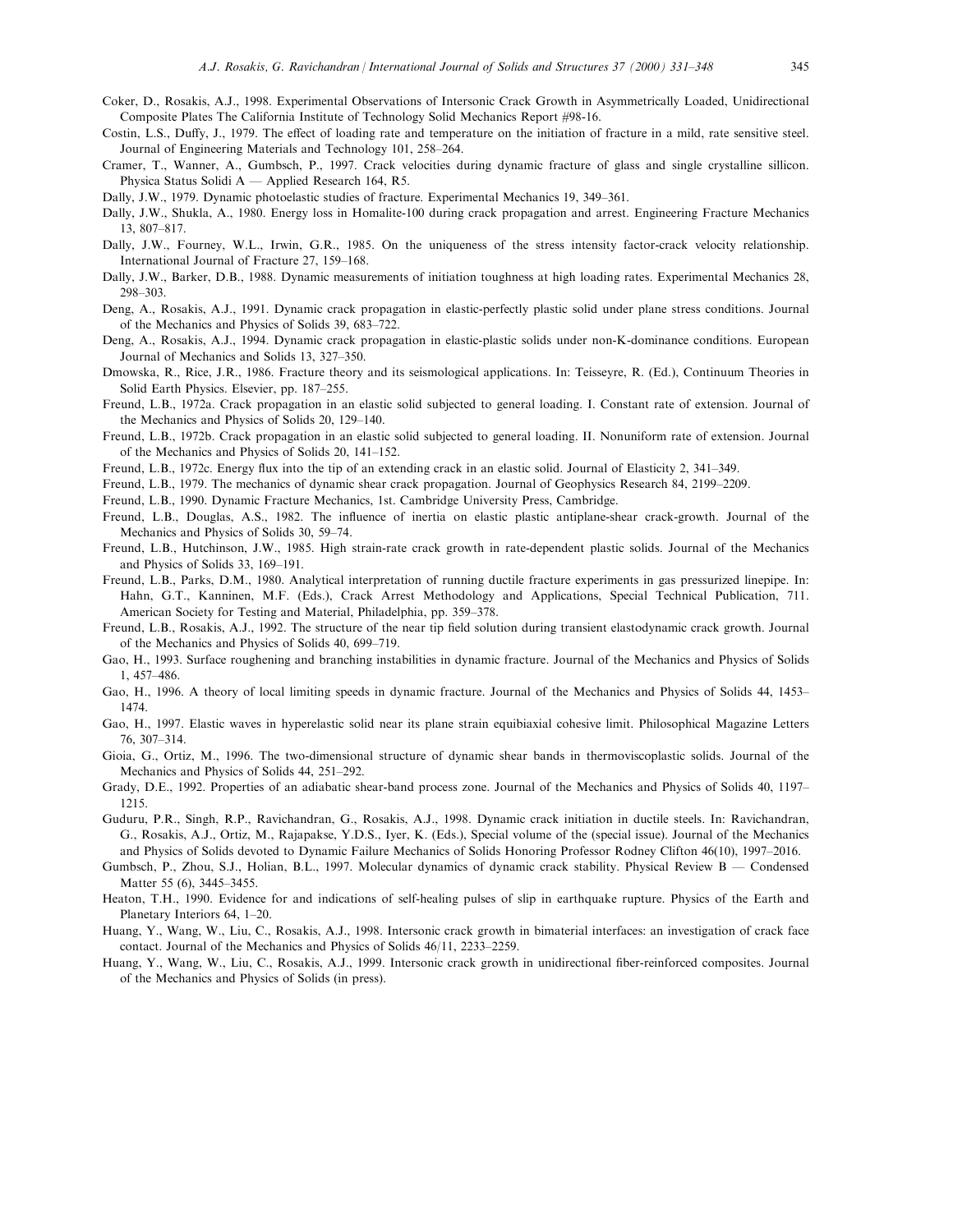- Kalthoff, J.F., Wrinkler, S., 1987. Failure mode transition at high rates of shear loading. In: Chiem, C.Y., Kunze, H.-D., Meyer, L.W. (Eds.), Impact Loading and Dynamic Behavior of Materials, 1, pp. 185-195.
- Kanninen, M.F., O'Donoghue, P.E., 1995. Research challenges arising from current and potential applications of dynamic fracture-mechanics to the integrity of engineering structures. International Journal of Solids and Structures 32, 2423-2445.
- Kanninen, M.F., Sampath, S.G., Popelar, C.H., 1976. Steady-state crack propagation in pressurized pipelines without backfill. Journal of Pressure Vessel Technology 98, 56-64.
- Kanninen, M.F., Popelar, C.H., 1985. Advanced Fracture Mechanics. Oxford University Press, Oxford.
- Kobayashi, A.S., Wade, B.G., Bradley, W.B., Chiu, S.T., 1974. Crack branching in Homalite-100 plates. Engineering Fracture Mechanics  $6, 81-92$ .
- Kobayashi, A.S., Emery, A.F., Mall, S., 1976. Dynamic finite element and dynamic photoelastic analyses of two fracturing Homalite-100 plates. Experimental Mechanics 16, 321–328.
- Kobayashi, T., Dally, J.W., 1979. Dynamic photoelastic determination of the  $\dot{a}$ -K relation for 4340 steel. In: Hahn, G.T., Kanninen, M.F. (Eds.), Crack Arrest Methodology and Applications, Special Technical Publication, 711. American Society for Testing Materials, Philadelphia, pp. 189-210.
- Kobayashi, T., Yamamoto, H., Matsuo, K., 1988. Evaluation of dynamic fracture toughness of heavy wall ductile cast iron for containers. Engineering Fracture Mechanics 30, 397-407.
- Kohlhoff, S., Gumbsch, P., Fischmeister, H.F., 1991. Crack-propagation in BCC crystals studied with a combined finite-element and atomistic model. Philosophical Magazine  $A$   $-$  Physics of Condensed Matter Structure Defects and Mechanical Properties  $64(4)$ ,  $851-878$ .
- Kostrov, B.V., Nikitin, L.V., 1970. Some general problems of mechanics of brittle fracture. Archiwum Mechaniki Stosowanej 22, 749±775.
- Lam, P.S., Freund, L.B., 1985. Analysis of dynamic crack growth of a tensile crack in an elastic-plastic material. Journal of the Mechanics and Physics of Solids 33, 153-167.
- Lambros, J., Rosakis, A.J., 1995a. On the development of a dynamic decohesion criterion for bimaterials. Proceedings of the Royal Society of London A451, 711-736.
- Lambros, J., Rosakis, A.J., 1995b. Shear dominated transonic interfacial crack growth in a bimaterial-I experimental observations. Journal of the Mechanics and Physics of Solids 43, 169-188.
- Langer, J.S., 1992. Models of crack-propagation. Physical Review A 46 (6), 3123-3131.
- Lee, Y.J., Freund, L.B., 1990. Fracture initiation due to asymmetric impact loading of an edge cracked plate. Transactions of the ASME, Journal of Applied Mechanics 57, 104-111.
- Leroy, Y.M., Molinari, A., 1992. Stability of steady-states in shear zones. Journal of the Mechanics and Physics of Solids 40, 181-212.
- Liu, C., Huang, Y., Rosakis, A.J., 1995. Shear dominated transonic interfacial crack growth in a bimaterial-II. Asymptotic fields and favorable velocity regimes. Journal of the Mechanics and Physics of Solids 43, 189–206.
- Lo, C.Y., Nakamura, T., Krushner, A., 1994. Computational analysis of dynamic crack propagation along bimaterial interfaces. International Journal of Solids and Structures 31, 145-168.
- Marchand, A., Duffy, J., 1988. An experimental study of the formation process of adiabatic shear bands in a structural steel. Journal of the Mechanics and Physics of Solids 36, 251-283.
- Marder, M., Gross, S., 1995. Origin of crack tip instabilities. Journal of the Mechanical and Physics of Solids 43, 1-48.
- Mason, J.J., Rosakis, A.J., Ravichandran, G., 1994. Full field measurements of the dynamic deformation field around a growing adiabatic shear band at the tip of a dynamically loaded crack or notch. Journal of the Mechanics and Physics of Solids 42, 1679±1697.
- Mercier, S., Molinari, A., 1998. Steady-state shear band propagation under dynamic conditions. Journal of the Mechanics and Physics of Solids 46, 1463-1495.
- Miller, R., Tadmor, E.B., Phillips, R., Ortiz, M., 1998. Quasicontinuum simulation of fracture at the atomic scale. Modeling and Simulation in Material Science and Engineering 6, 607-638.
- Molinari, A., Clifton, R.J., 1987. Analytical characterization of shear localization in thermoviscoplastic materials. Transactions of the ASME, Journal of Applied Mechanics 54, 806–812.
- Morrissey, J.W., Rice, J.R., 1996. 3D Elastodynamics of cracking through heterogeneous solids: crack front waves and growth of fluctuations (Abstract). Transactions of the American Geophysical Union 77(46, Fall Meeting Supplement), F485.
- Morrissey, J.W., Rice, J.R., 1998. Crack front waves. Journal of the Mechanics and Physics of Solids 46, 467-487.
- Morrissey, J.W., Rice, J.R. 1999. Perturbative simulations of crack front waves. Journal of the Mechanics and Physics of Solids (in press).
- Nakamura, T., Shih, C.F., Freund, L.B., 1985. Elastic-plastic analysis of a dynamically loaded circumferentially notched round bar. Engineering Fracture Mechanics 22, 437-452.
- Nakamura, T., Shih, C.F., Freund, L.B., 1988. three-dimensional transient analysis of a dynamically loaded three-point-bend duc-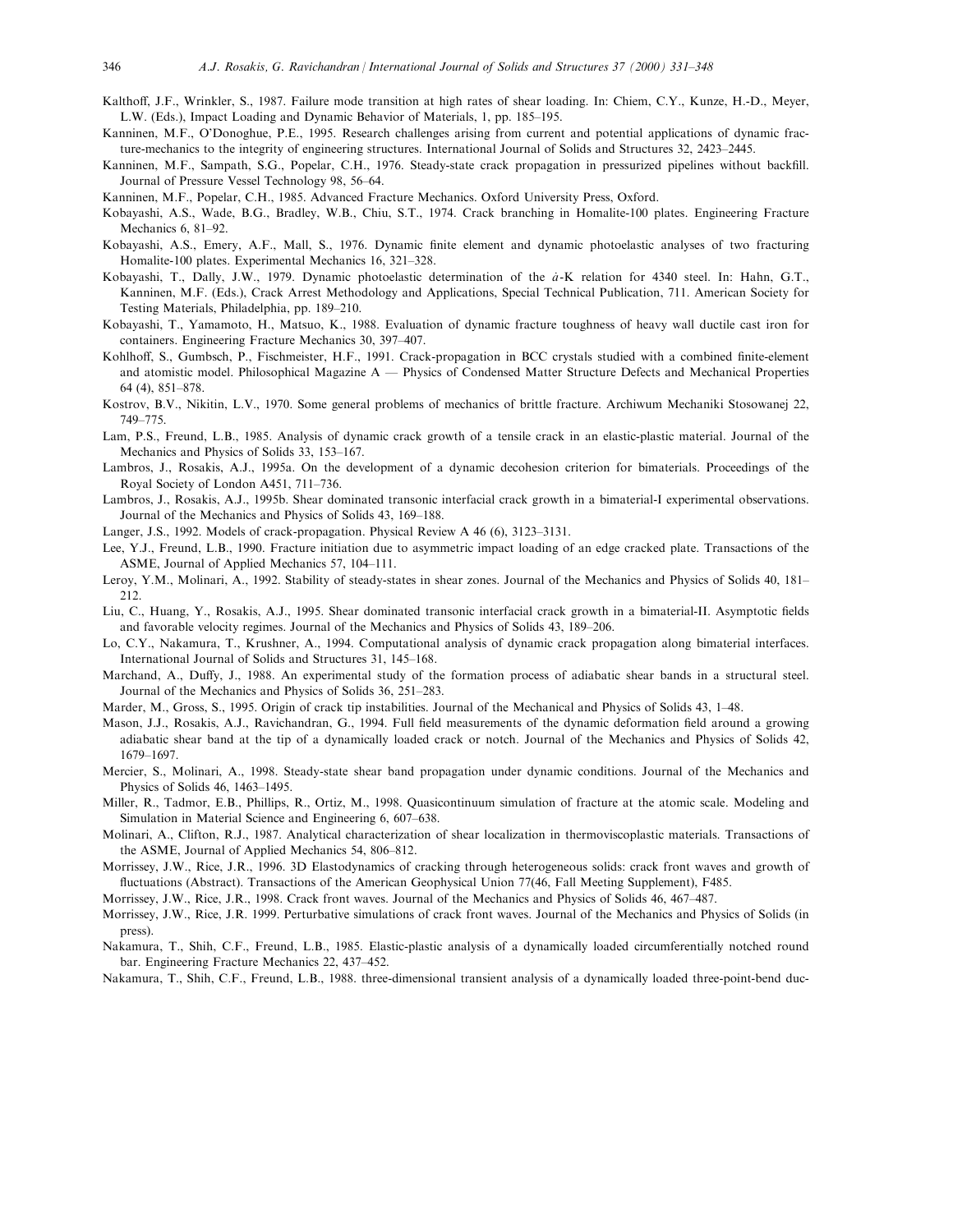tile fracture specimen. In: Nonlinear Fracture Mechanics, Special Technical Publication 995. American Society for Testing and Materials, Philadelphia, pp. 217-241.

- Needleman, A., 1990. An analysis of tensile decohesion along an interface. Journal of the Mechanics and Physics of Solids 38, 289±324.
- Needleman, A., Rosakis, A.J. 1999. The effect of bond strength and loading rate on the conditions governing the attainment of intersonic crack growth along interfaces. Journal of the Mechanics and Physics of Solids (in press).
- Needleman, A., Tvergaard, V., 1995. Analysis of a brittle-ductile transition under dynamic shear loading. International Journal of Solids and Structures 32, 2571-2590.
- Nishioka, T., Atluri, S.N., 1983. Path-independent integrals, energy release rates, and general solutions of near tip fields in mixed mode dynamic fracture mechanics. Engineering Fracture Mechanics 18, 1–22.
- O'Dowd, N.P., Shih, C.F., 1992. Family of crack tip fields characterized by a triaxiality parameter II: fracture applications. Journal of the Mechanics and Physics of Solids 40, 939-963.
- Ortiz, M., 1998. Introductory remarks. In: Belytschko, T., Mailhiot, C., Needleman, A., Ortiz, M., Yarrington, P., Zikry, M. (Eds.), Symposium on the Validation and Verification of Computational Mechanics Codes. California Institute of Technology.
- Owen, D.M., Zhuang, S., Rosakis, A.J., Ravichandran, G., 1998. Experimental determination of dynamic crack initiation and propagation fracture toughness in thin film aluminum sheets. International Journal of Fracture 90, 153-174.
- Pandolfi, A., Guduru, P.R., Rosakis, A.J. 1999. Three-dimensional cohesive-element analysis and experiments of dynamic fracture in C300 steel. International Journal of Solids and Structures (in press).
- Perrin, G., Rice, J.R., 1994. Disordering of a dynamic planar crack front in a model elastic medium of randomly variable toughness. Journal of the Mechanics and Physics of Solids 42, 1047–1064.
- Ramulu, M., Kobayashi, A.S., 1983. Dynamic crack curving  $\overline{O}$  A photoelastic evaluation. Experimental Mechanics 23, 1–9.
- Ramulu, M., Kobayashi, A.S., Kang, B.S.-J., Barker, D., 1983. Further studies on dynamic crack branching. Experimental Mechanics 23, 431-437.
- Ravi-Chandar, K., Knauss, W.G., 1984a. An experimental investigation into dynamic fracture: I. crack initiation and arrest. International Journal of Fracture 25, 247-262.
- Ravi-Chandar, K., Knauss, W.G., 1984b. An experimental investigation into dynamic fracture: II microstructural aspects. International Journal of Fracture 26, 65-80.
- Ravi-Chandar, K., Knauss, W.G., 1984c. An experimental investigation into dynamic fracture: III. On steady state crack propagation and crack branching. International Journal of Fracture 26, 141-154.
- Ravi-Chandar, K., 1995. On the failure mode transitions in polycarbonate under dynamic mixed-mode loading. International Journal of Solids and Structures 32, 925-938.
- Rice, J.R., Ben-Zion, Y., Kim, K.-S., 1994. Three-dimensional perturbation solution for a dynamic planar crack moving unsteadily in a model elastic solid. Journal of the Mechanics and Physics of Solids 42, 813-843.
- Rittel, D., Levin, R., 1998. Mode-mixity and dynamic failure mode transitions in polycarbonate. International Journal of Mechanics of Materials 30, 197-216.
- Rosakis, A.J., Zehnder, A.T., 1985. On the dynamic fracture of structural metals. International Journal of Fracture 27, 169–186.
- Rosakis, A.J., Samudrala, O., Coker, D., 1999. Cracks faster than the shear wave speed. Science 284, 1337-1340. Also the California Institute of Technology Solid Mechanics Report #98-17.
- Rosakis, A.J., Samudrala, O., Singh, R.P., Shukla, A., 1998a. Intersonic crack propagating in bimaterial systems. In: Ravichandran, G., Rosakis, A.J., Ortiz, M., Rajapakse, Y.D.S., Iyer, K. (Eds.), Special volume of the Journal of the Mechanics and Physics of Solids devoted to Dynamic Failure Mechanics of Solids Honoring Professor Rodney Clifton, 46, pp. 1789-1813.
- Rosakis, A.J., Coker, D., Samudrala, O., 1998b. Shear-dominated intersonic cracks featuring dynamic crack face frictional contact and shear shock waves; Can numerics capture all this? In: Belytschko, T., Mailhiot, C., Needleman, A., Ortiz, M., Yarrington, P., Zikry, M. (Eds.), Symposium on the Validation and Verification of Computational Mechanics Codes. California Institute of Technology.
- Sharon, E., Gross, S.P., Fineberg, J., 1995. Local crack branching as a mechanism for instability in dynamic fracture. Physical Review Letters 74 (25), 5096–5099.
- Sharon, E., Gross, S.P., Fineberg, J., 1996. Energy dissipation in dynamic fracture. Physical Review Letters 76 (12), 2117-2120.
- Sharon, E., Fineberg, J., 1998. Universal features of the microbranching instability in dynamic fracture. Philosophical Magazine B Ð Physics of Condensed Matter Statistical Mechanics Electronic Optical and Magnetic Properties 78 (2), 243±251.
- Shawki, T.G., 1992. The phenomenon of shear strain localization in dynamic viscoplasticity. Applied Mechanics Review 45, s46± s60.
- Shukla, A., Agarwal, R.K., Nigam, H., 1988. Dynamic fracture studies of 7075-T6 Aluminum and 4340 Steel using strain gages and photoelastic coatings. Engineering Fracture Mechanics 31, 501-515.
- Singh, R.P., Lambros, J., Shukla, A., Rosakis, A., 1997. Investigation of the mechanics of intersonic crack propagation along a bimaterial interface using coherent gradient sensing and photoelasticity. In: Proceeding of the Royal Society of London, A453, pp. 2649-2667.